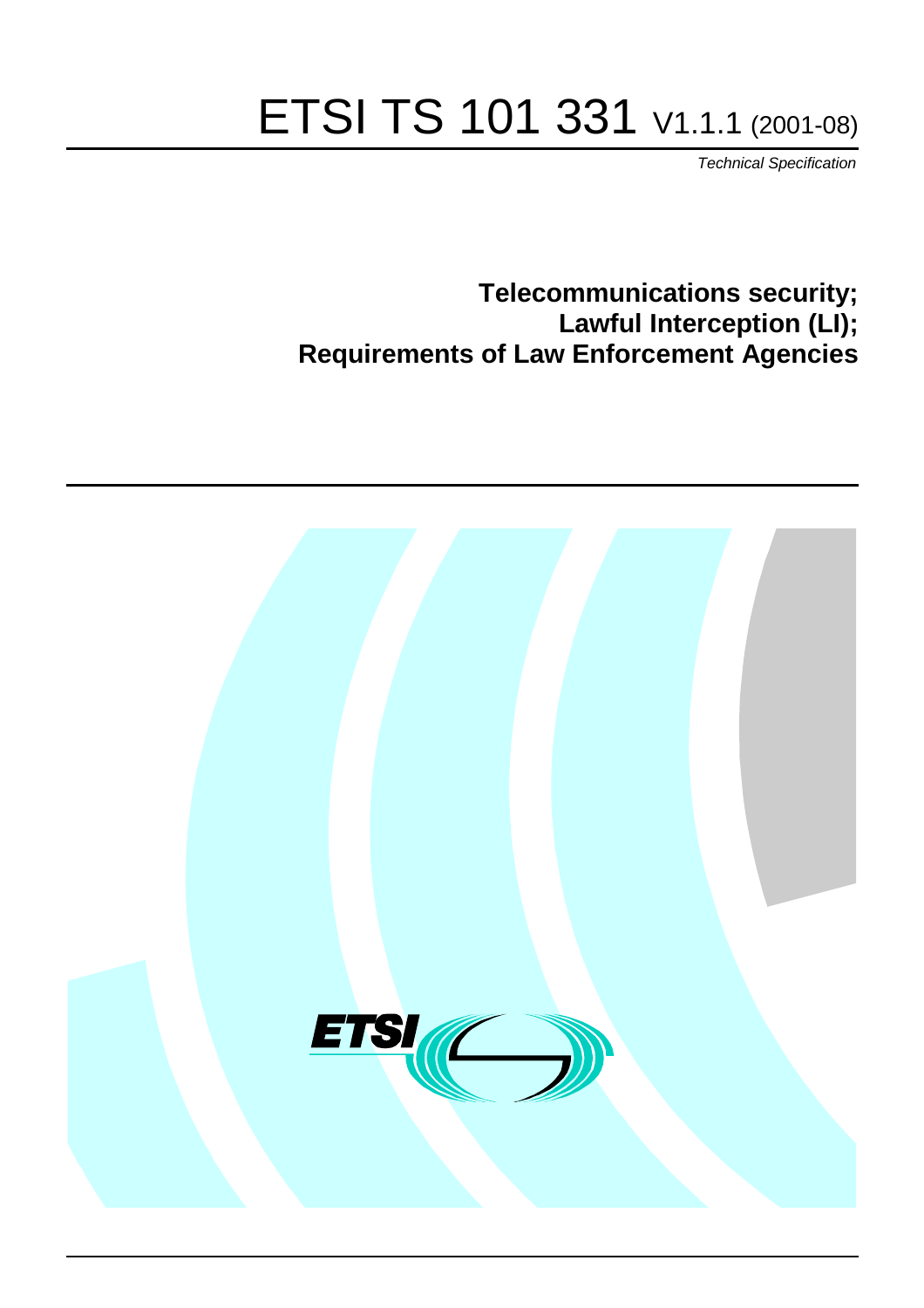Reference DTS/SEC-003011-1

> Keywords **Security**

#### **ETSI**

#### 650 Route des Lucioles F-06921 Sophia Antipolis Cedex - FRANCE

Tel.: +33 4 92 94 42 00 Fax: +33 4 93 65 47 16

Siret N° 348 623 562 00017 - NAF 742 C Association à but non lucratif enregistrée à la Sous-Préfecture de Grasse (06) N° 7803/88

**Important notice**

Individual copies of the present document can be downloaded from: [http://www.etsi.org](http://www.etsi.org/)

The present document may be made available in more than one electronic version or in print. In any case of existing or perceived difference in contents between such versions, the reference version is the Portable Document Format (PDF). In case of dispute, the reference shall be the printing on ETSI printers of the PDF version kept on a specific network drive within ETSI Secretariat.

Users of the present document should be aware that the document may be subject to revision or change of status. Information on the current status of this and other ETSI documents is available at <http://www.etsi.org/tb/status>/

> If you find errors in the present document, send your comment to: [editor@etsi.fr](mailto:editor@etsi.fr)

#### **Copyright Notification**

No part may be reproduced except as authorized by written permission. The copyright and the foregoing restriction extend to reproduction in all media.

> © European Telecommunications Standards Institute 2001. All rights reserved.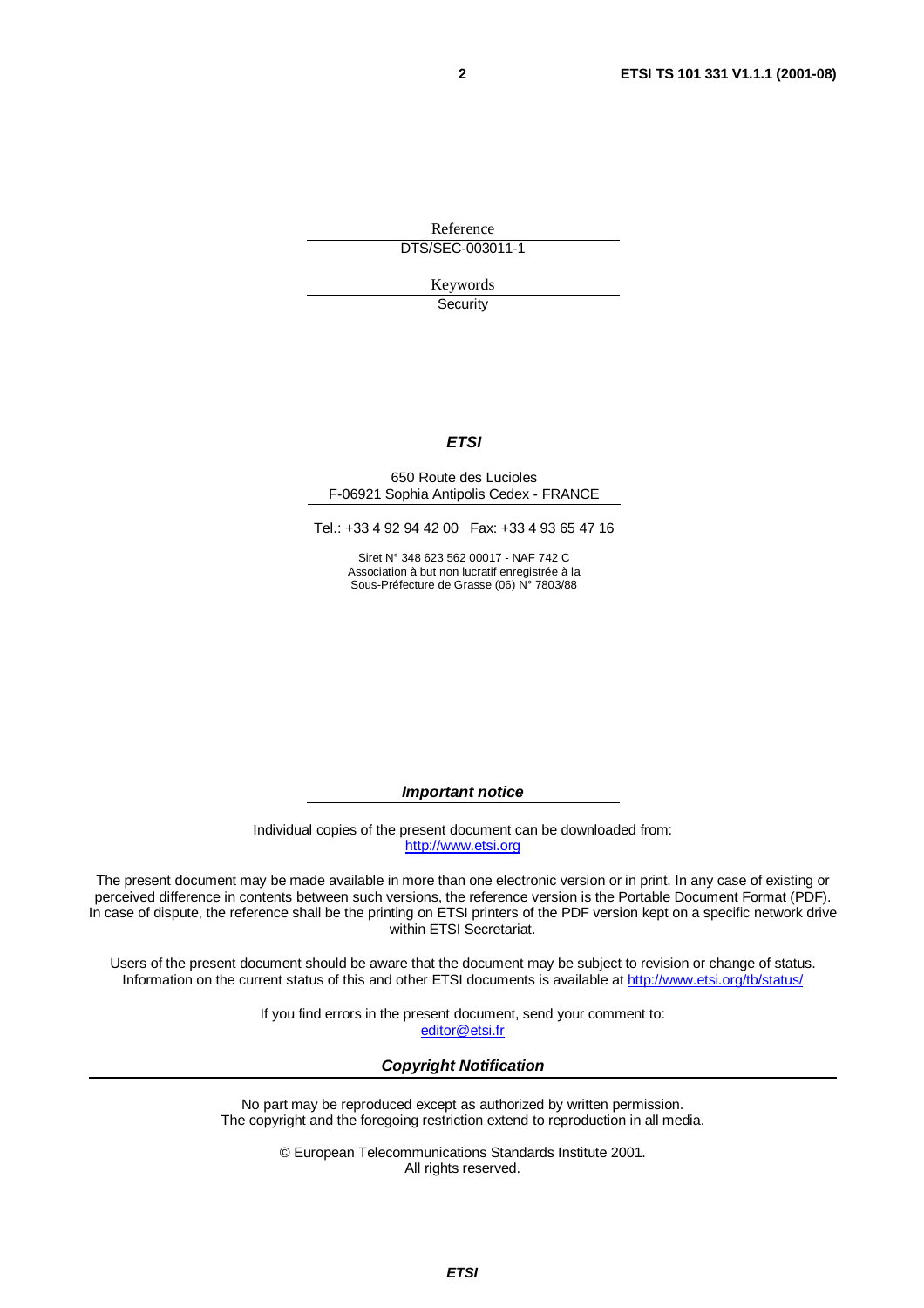# Contents

| 1          |                                                                                                                                                                       |  |  |  |  |
|------------|-----------------------------------------------------------------------------------------------------------------------------------------------------------------------|--|--|--|--|
| 2          |                                                                                                                                                                       |  |  |  |  |
| 3          |                                                                                                                                                                       |  |  |  |  |
| 3.1        |                                                                                                                                                                       |  |  |  |  |
| 3.2        |                                                                                                                                                                       |  |  |  |  |
| 4          |                                                                                                                                                                       |  |  |  |  |
| 4.1        |                                                                                                                                                                       |  |  |  |  |
| 4.2        |                                                                                                                                                                       |  |  |  |  |
| 4.3        |                                                                                                                                                                       |  |  |  |  |
| 4.4        |                                                                                                                                                                       |  |  |  |  |
| 4.5<br>4.6 |                                                                                                                                                                       |  |  |  |  |
| 4.6.1      |                                                                                                                                                                       |  |  |  |  |
| 4.6.2      |                                                                                                                                                                       |  |  |  |  |
| 4.7        |                                                                                                                                                                       |  |  |  |  |
| 4.8        |                                                                                                                                                                       |  |  |  |  |
| 4.9        |                                                                                                                                                                       |  |  |  |  |
| 4.10       |                                                                                                                                                                       |  |  |  |  |
| 4.11       |                                                                                                                                                                       |  |  |  |  |
| 4.12       |                                                                                                                                                                       |  |  |  |  |
| 4.13       |                                                                                                                                                                       |  |  |  |  |
| 4.14       |                                                                                                                                                                       |  |  |  |  |
|            | <b>Annex A (normative):</b><br><b>Detailed Requirements of Law Enforcement Agencies for Circuit</b><br>Switched oriented telecommunications Networks and Services  15 |  |  |  |  |
| A.1        |                                                                                                                                                                       |  |  |  |  |
| A.2        |                                                                                                                                                                       |  |  |  |  |
| A.3        |                                                                                                                                                                       |  |  |  |  |
| A.4        |                                                                                                                                                                       |  |  |  |  |
|            |                                                                                                                                                                       |  |  |  |  |
|            | <b>Annex B</b> (normative):<br><b>Detailed Requirements of Law Enforcement Agencies for Packet</b><br>oriented telecommunications Networks and Services17             |  |  |  |  |
| B.1        |                                                                                                                                                                       |  |  |  |  |
| B.2        |                                                                                                                                                                       |  |  |  |  |
| B.3        |                                                                                                                                                                       |  |  |  |  |
| B.4        |                                                                                                                                                                       |  |  |  |  |
|            |                                                                                                                                                                       |  |  |  |  |
|            | <b>Annex C</b> (informative):                                                                                                                                         |  |  |  |  |
| C.1        |                                                                                                                                                                       |  |  |  |  |
| C.2        |                                                                                                                                                                       |  |  |  |  |
| C.3        |                                                                                                                                                                       |  |  |  |  |
| C.4        |                                                                                                                                                                       |  |  |  |  |

 $\mathbf 3$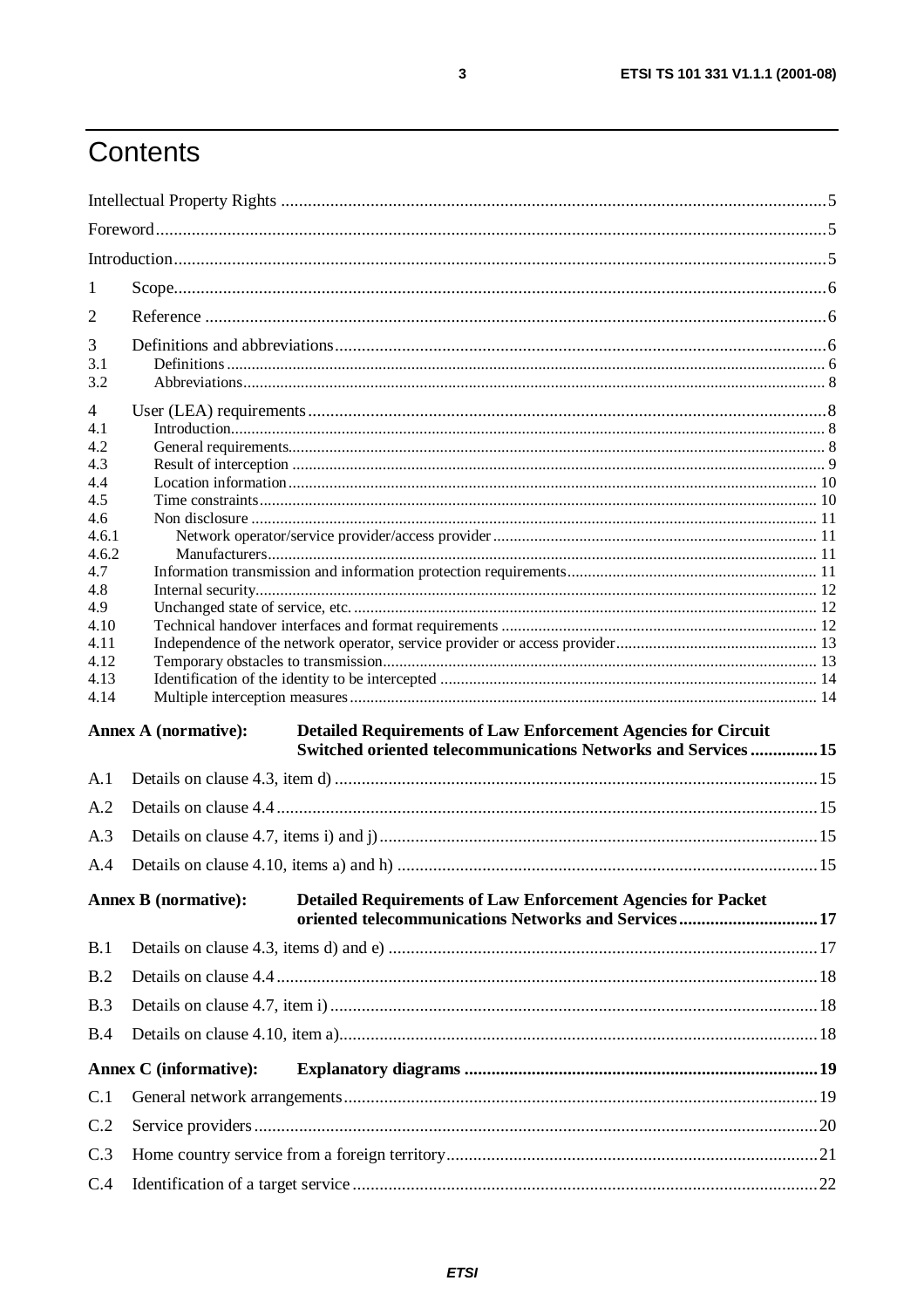| <b>Annex D</b> (informative): | Basic requirements for interception across national frontiers 23 |  |
|-------------------------------|------------------------------------------------------------------|--|
|                               |                                                                  |  |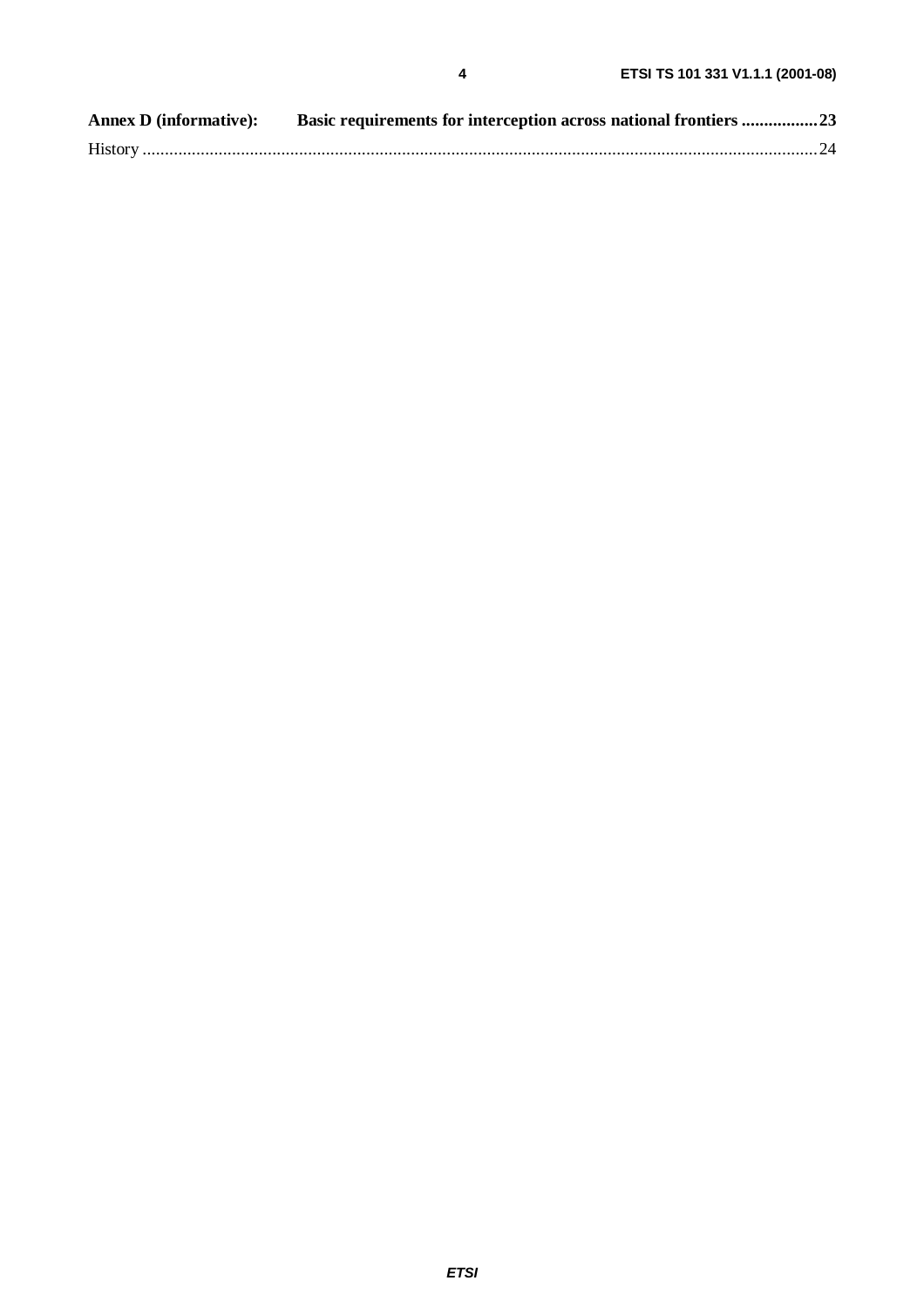## Intellectual Property Rights

IPRs essential or potentially essential to the present document may have been declared to ETSI. The information pertaining to these essential IPRs, if any, is publicly available for **ETSI members and non-members**, and can be found in ETSI SR 000 314: *"Intellectual Property Rights (IPRs); Essential, or potentially Essential, IPRs notified to ETSI in respect of ETSI standards"*, which is available from the ETSI Secretariat. Latest updates are available on the ETSI Web server [\(http://www.etsi.org/ipr](http://www.etsi.org/ipr)).

Pursuant to the ETSI IPR Policy, no investigation, including IPR searches, has been carried out by ETSI. No guarantee can be given as to the existence of other IPRs not referenced in ETSI SR 000 314 (or the updates on the ETSI Web server) which are, or may be, or may become, essential to the present document.

#### Foreword

This Technical Specification (TS) has been produced by ETSI Technical Committee Security (SEC).

The present document replaces ETSI ETR 331 (1996).

## Introduction

Originally ETR 331 was intended to incorporate into ETSI standards the EU Council Resolution of 1995 [1] on International User Requirements. In consequence, the original ETR 331 concentrated on telephony networks such as PSTN, ISDN and GSM because these were the main telecommunications networks. The introduction of TETRA, GPRS, UMTS and the increased usage of the Internet forced a change so that ETR 331 has been replaced by the present document which focuses on the interpretation of ETR 331 on specific technologies in the different annexes.

According to rules set by the laws of individual nations as well as decisions of the European Union, there is a need to lawfully intercept telecommunications traffic and intercept related information in modern telecommunications systems. With the aim of harmonizing the interception policy in the member states, the Council of the European Union adopted a set of requirements in EU Council Resolution of 1995 [1], with the aim of feeding them into national legislation. The LEA requirements have to be taken into account in defining the abstract handover interface.

The definition of a handover interface for the delivery of the results of lawful interception should allow the technical facilities to be provided:

- with reliability;
- with accuracy;
- at low cost:
- with minimum disruption;
- most speedily;
- in a secure manner;
- using standard procedures.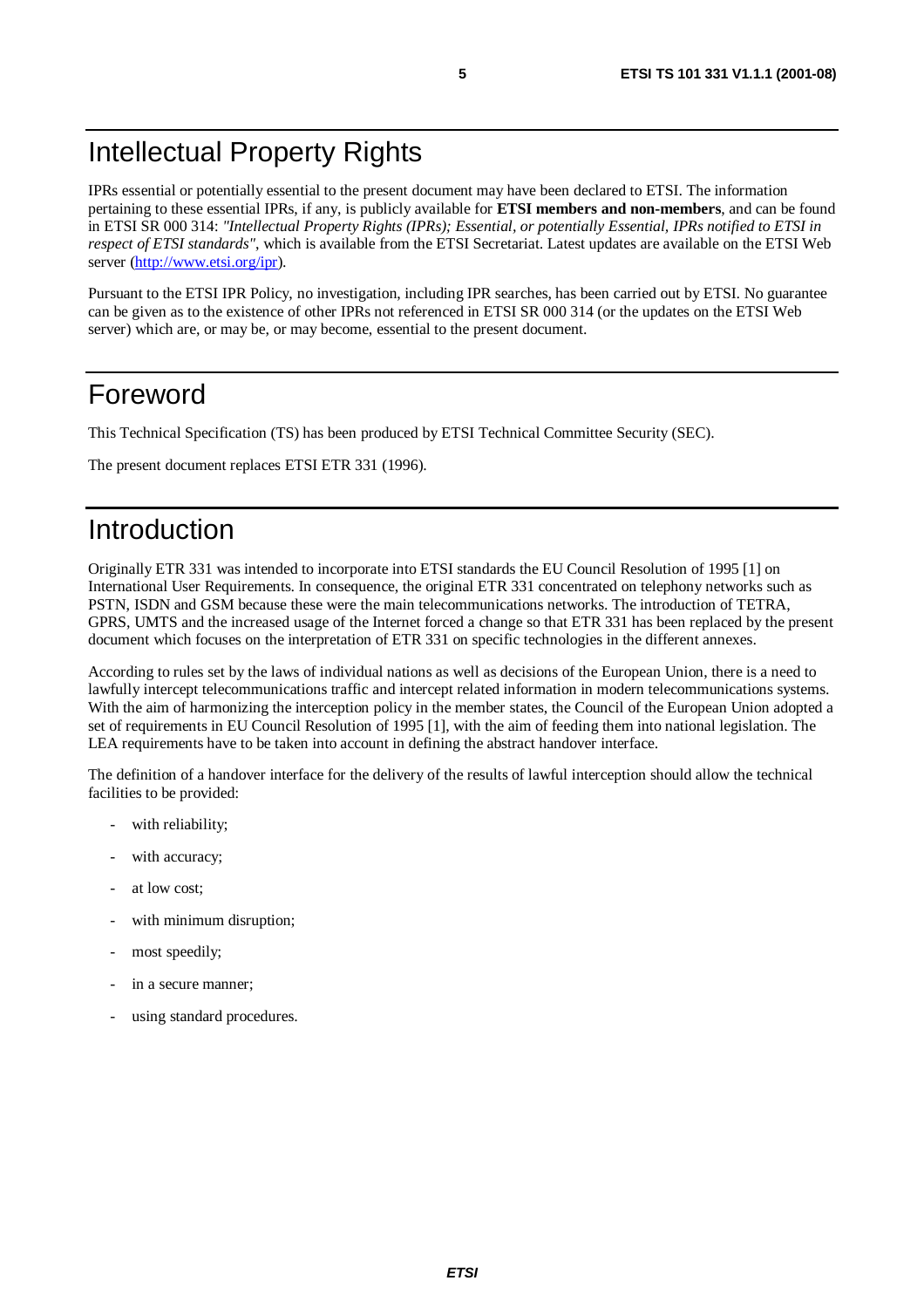#### 1 Scope

The present document gives guidance for lawful interception of telecommunications in the area of co-operation by network operators, access providers, and service providers. It provides a set of requirements relating to handover interfaces for the interception by law enforcement and state security agencies. Requirements with regard to telecommunications services provided from areas outside national boundaries are not fully developed yet and therefore only some preliminary requirements have been annexed for information.

The present document describes the requirements from a Law Enforcement Agency's (LEA's) point of view.

Not all requirements necessarily apply in one individual nation.

These requirements shall be used to derive specific network requirements and furthermore to standardize handover interfaces.

## 2 Reference

The following document contains provisions which, through reference in this text, constitute provisions of the present document.

- References are either specific (identified by date of publication and/or edition number or version number) or non-specific.
- For a specific reference, subsequent revisions do not apply.
- For a non-specific reference, the latest version applies.
- [1] COM 96/C329/01: "European Union Council Resolution COM 96/C329/01 of 17 January 1995 on the Lawful Interception of Telecommunications".

## 3 Definitions and abbreviations

#### 3.1 Definitions

For the purposes of the present document, the following terms and definitions apply:

**access provider:** company that provides a user of some network with access from the user's terminal to that network

**buffer:** temporary storing of information in case the necessary telecommunication connection to transport information to the Law Enforcement Monitoring Facility (LEMF) is temporarily unavailable

**call:** any temporarily switched connection capable of transferring information between two or more users of a telecommunications system.

NOTE 1: In this context a user may be a person or a machine.

**content of communication:** information exchanged between two or more users of a telecommunications service, excluding intercept related information.

NOTE 2: This includes information which may, as part of some telecommunications service, be stored by one user for subsequent retrieval by another.

**communication:** information transfer according to agreed conventions

**handover interface:** physical and logical interface across which the interception measures are requested from network operator/access provider/service provider, and the results of interception are delivered from a network operator/access provider/service provider to a law enforcement monitoring facility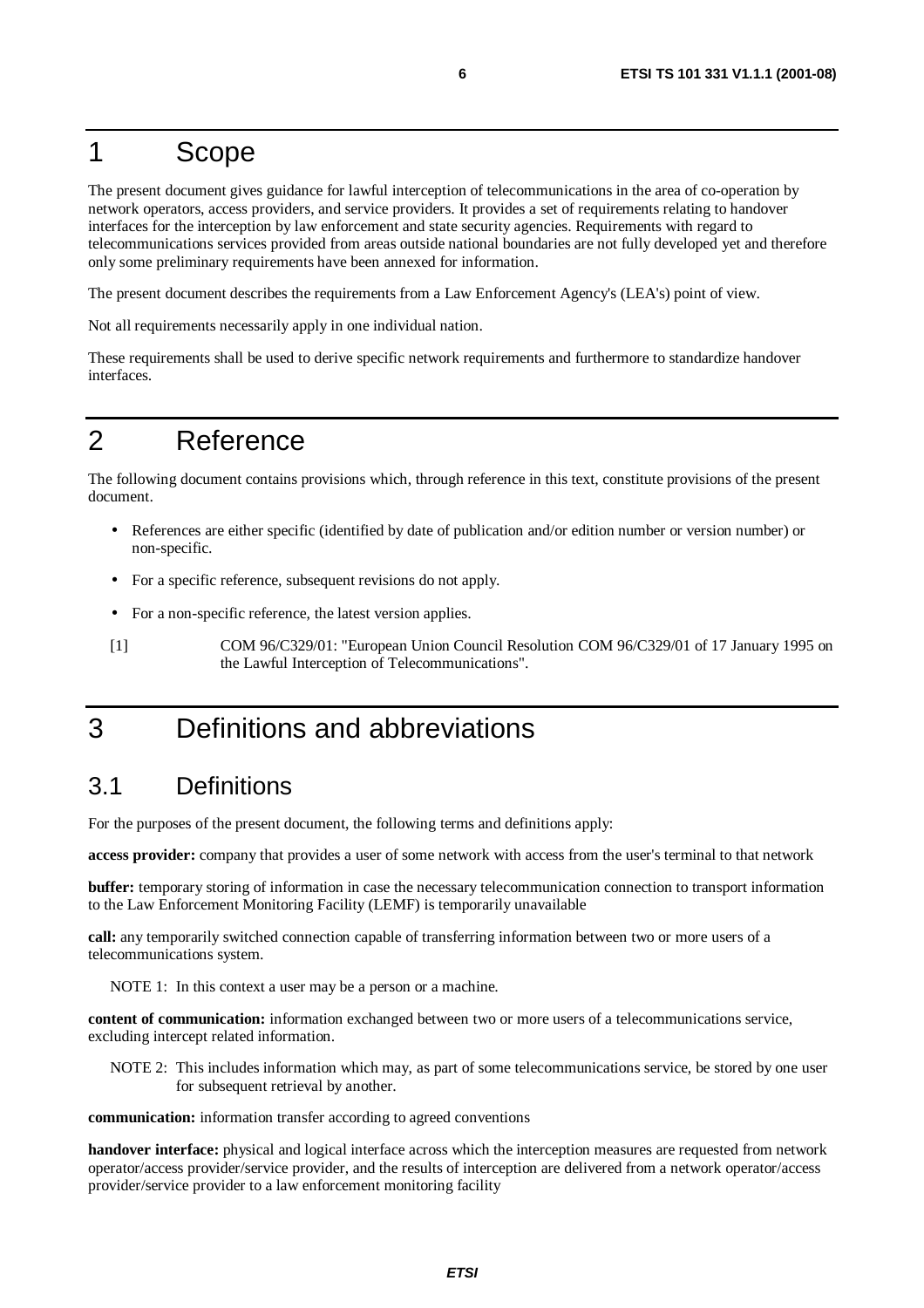**identity:** technical label which may represent the origin or destination of any telecommunications traffic, as a rule clearly identified by a physical telecommunications identity number (such as a telephone number) or the logical or virtual telecommunications identity number (such as a personal number) which the subscriber can assign to a physical access on a case-by-case basis

**intercept related information:** collection of information or data associated with telecommunication services involving the target identity, specifically communication associated information or data (e.g. unsuccessful communication attempts), service associated information or data (e.g. service profile management by subscriber) and location information

**interception (lawful interception):** action (based on the law), performed by a network operator/service provider/access provider, of making available certain information and providing that information to an LEMF.

NOTE 3: In the present document the term interception is not used to describe the action of observing communications by an LEA (see below).

**interception interface:** physical and logical locations within the network operator's/service provider's/access provider's telecommunications facilities where access to the content of communication and intercept related information is provided.

NOTE 4: The interception interface is not necessarily a single, fixed point

**interception measure:** technical measure which facilitates the interception of telecommunications traffic pursuant to the relevant national laws and regulations

**interception subject:** person or persons, specified in a lawful authorization, whose telecommunications are to be intercepted

**Law Enforcement Agency (LEA):** organization authorized by a lawful authorization based on a national law to receive the results of telecommunications interceptions

**Law Enforcement Monitoring Facility (LEMF):** law enforcement facility designated as the transmission destination for the results of interception relating to a particular interception subject

**lawful authorization:** permission granted to an LEA under certain conditions to intercept specified telecommunications and requiring co-operation from a network operator/service provider/access provider.

NOTE 5: Typically, this refers to a warrant or order issued by a lawfully authorized body.

**location information:** information relating to the geographic, physical or logical location of an identity relating to an interception subject

**network operator:** operator of a public telecommunications infrastructure which permits the conveyance of signals between defined network termination points by wire, by microwave, by optical means or by other electromagnetic means

**quality of service:** quality specification of a telecommunications channel, system, virtual channel, computer-telecommunications session, etc.

NOTE 6: Quality of service may be measured, for example, in terms of signal-to-noise ratio, bit error rate, message throughput rate or call blocking probability.

**reliability:** probability that a system or service will perform in a satisfactory manner for a given period of time when used under specific operating conditions

**result of interception:** information relating to a target service, including the content of communication and intercept related information, which is passed by a network operator, service provider or access provider to an LEA.

NOTE 7: Intercept related information shall be provided whether or not communication activity is taking place.

**service provider:** the natural or legal person providing one or more public telecommunications services whose provision consists wholly or partly in the transmission and routeing of signals on a telecommunications network. A service provider need not necessarily run his own network

**target identity:** identity associated with a target service (see below) used by the interception subject.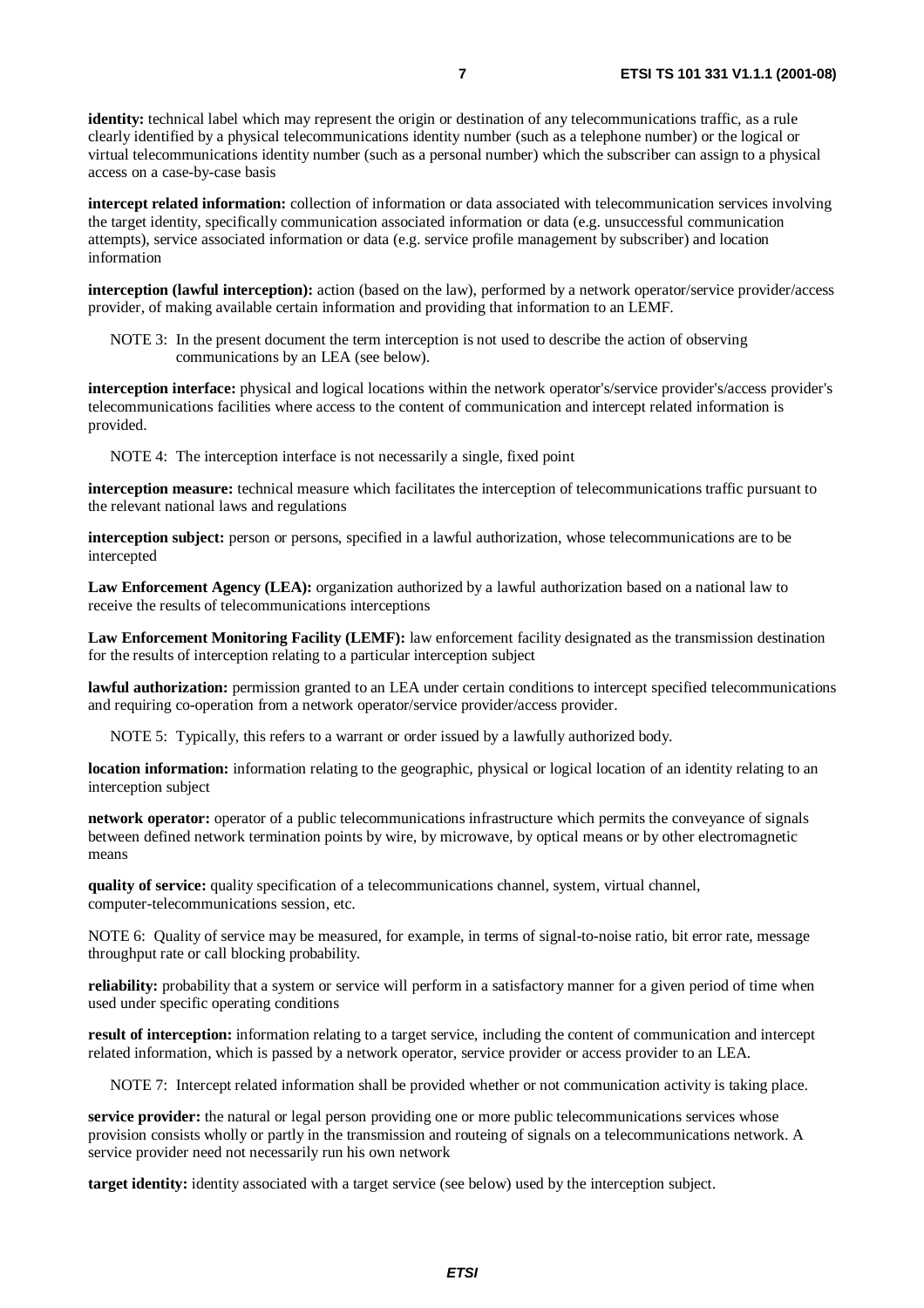**target service:** telecommunications service associated with an interception subject and usually specified in a lawful authorization for interception.

NOTE 8: There may be more than one target service associated with a single interception subject.

**telecommunications:** any transfer of signs, signals, writing images, sounds, data or intelligence of any nature transmitted in whole or in part by a wire, radio, electromagnetic, photoelectric or photo optical system

#### 3.2 Abbreviations

For the purposes of the present document, the following abbreviations apply:

| ADSL                                                    | Asymmetrical Digital Subscriber Line                                |  |
|---------------------------------------------------------|---------------------------------------------------------------------|--|
| <b>GPRS</b>                                             | General Packet Radio Service                                        |  |
| <b>GSM</b>                                              | Global System for Mobile communications                             |  |
| HТ                                                      | Handover Interface                                                  |  |
| <b>IMEI</b>                                             | International Mobile station Equipment Identity                     |  |
| <b>IMSI</b><br>International Mobile Subscriber Identity |                                                                     |  |
| $_{\rm IP}$                                             | <b>Intelligent Peripheral</b>                                       |  |
| <b>IP</b>                                               | Internet Protocol                                                   |  |
| <b>IRI</b>                                              | <b>Intercept Related Information</b>                                |  |
| <b>ISDN</b>                                             | Integrated services digital network                                 |  |
| <b>LEA</b>                                              | Law Enforcement Agency                                              |  |
| <b>LEMF</b>                                             | Law Enforcement Monitoring Facility                                 |  |
| LI.                                                     | Lawful Interception                                                 |  |
| <b>MSISDN</b>                                           | Mobile Station International ISDN number                            |  |
| <b>PDP</b>                                              | Packet Data Protocol                                                |  |
| TETRA                                                   | <b>Terrestrial Trunked Radio</b>                                    |  |
| <b>TIPHON</b>                                           | Telecommunication and Internet Protocol Harmonization Over Networks |  |
| <b>UMTS</b>                                             | Universal Mobile Telecommunication System                           |  |
| <b>UPT</b>                                              | Universal Personal Telecommunications                               |  |
| VoIP                                                    | Voice over IP                                                       |  |

# 4 User (LEA) requirements

#### 4.1 Introduction

This clause presents the user requirements related to the lawful interception of telecommunications with the LEA being the user. The relevant terms are defined in clause 3.1. These user requirements are subject to national law and international treaties and should be interpreted in accordance with applicable national policies.

The following list of requirements is a collection of items, where several requirements might not correspond to national laws and regulations of the individual countries. Implementation takes place if required by national law. The handover interface(s) (HIs) should be configured in such a way that it (they) will comply with the appropriate national requirements. A lawful authorization will specify a subset of requirements to be delivered on a case-by-case basis.

#### 4.2 General requirements

- a) The obligation of the network operator, access provider, service provider as to which telecommunications traffic shall be intercepted is subject to national laws.
- b) In accordance with the relevant lawful authorization a network operator, access provider, service provider shall ensure that:
	- 1) the entire content of communication associated with a target identity being intercepted can be intercepted during the entire period of the lawful authorization;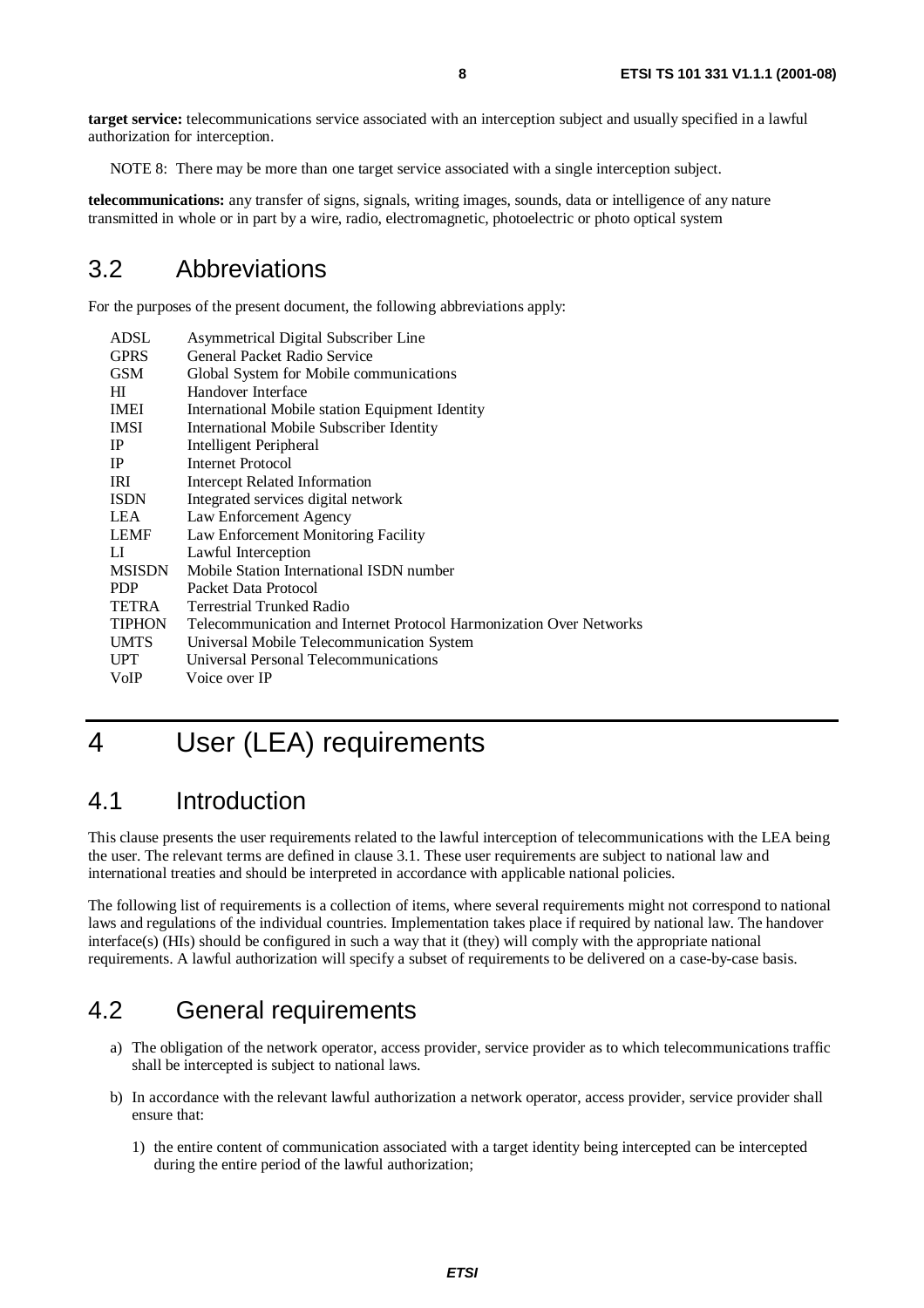- 2) any content of communication associated with a target identity being intercepted which is routed to technical storage facilities or is retrieved from such storage facilities can be intercepted during the entire period of the lawful authorization;
- NOTE 1: Interception at retrieval from storage is assumed to be performed by the provider of such services, if covered by the lawful authorization for interception. This may not be always be possible, e.g. if a mailbox storage facility is located in another country. Access to the stored information by the LEA might be by a search warrant and not by interception as such.
	- 3) the delivery of the intercept related information is reliable. If the intercept related information can not be delivered immediately to the relevant LEMF, then the intercept related information shall be buffered until they can be delivered;
	- 4) the delivery of the content of communication is reliable. If the content of communication can not be delivered immediately to the relevant LEMF, then the content of communication shall be buffered if this is required by national laws;
- NOTE 2: Buffering is assumed to take place according to normal routines and regularly installed facilities in the network for the type of communication being intercepted. If special measures for buffering are requested by the authorities, these would normally be provided external to the regular communication system, e.g. in mediation devices.
- NOTE 3: Buffering is applied to prevent information loss due to disturbances or delays in the network or delivery mechanism. Buffering is not intended to overcome the exceptional case the LEMF is not available.
- NOTE 4: Requirements for buffering to secure delivery of interception products should be based on analysis of total system reliability, including delivery nodes, delivery channels, the LEMF and any buffering devices that are used.
	- 5) the network operator, access provider, service provider shall not monitor or permanently record the results of interception.
- c) The ability to intercept telecommunications shall be provided relating to the interception subjects operating permanently within a telecommunications system (e.g. a subscriber or account).
- d) The ability to intercept telecommunications shall be provided relating to the interception subjects operating temporarily within a telecommunications system (e.g. a visiting mobile subscriber or a visiting subscriber using an access network to a home service).
- e) The results of interception relating to a target service shall be provided by the network operator, access provider, service provider in such a way that any telecommunications that do not fall within the scope of the lawful authorization shall be excluded by the network operator, access provider, service provider.
- NOTE 5: It is assumed that the intercepting system exercises best effort to exclude non-authorized interception patterns (e.g. transferred communication).
- f) All results of interception provided at the handover interface shall be given a unique identification relating to lawful authorization.
- NOTE 6: Information used for the IRI is expected to be part of standard network signalling procedures. No additional signalling is expected for the IRI.

#### 4.3 Result of interception

The network operator, access provider or service provider shall, in relation to each target service:

- a) provide the content of communication;
- b) remove any service coding or encryption which has been applied to the content of communication (i.e. en clair) and the intercept related information at the instigation of the network operator or service provider;
- NOTE 1: If coding/encryption cannot be removed through means, which are available in the network or service for the given communication, the receiving agencies should be provided with keys etc. to access the information en clair, cf next clause.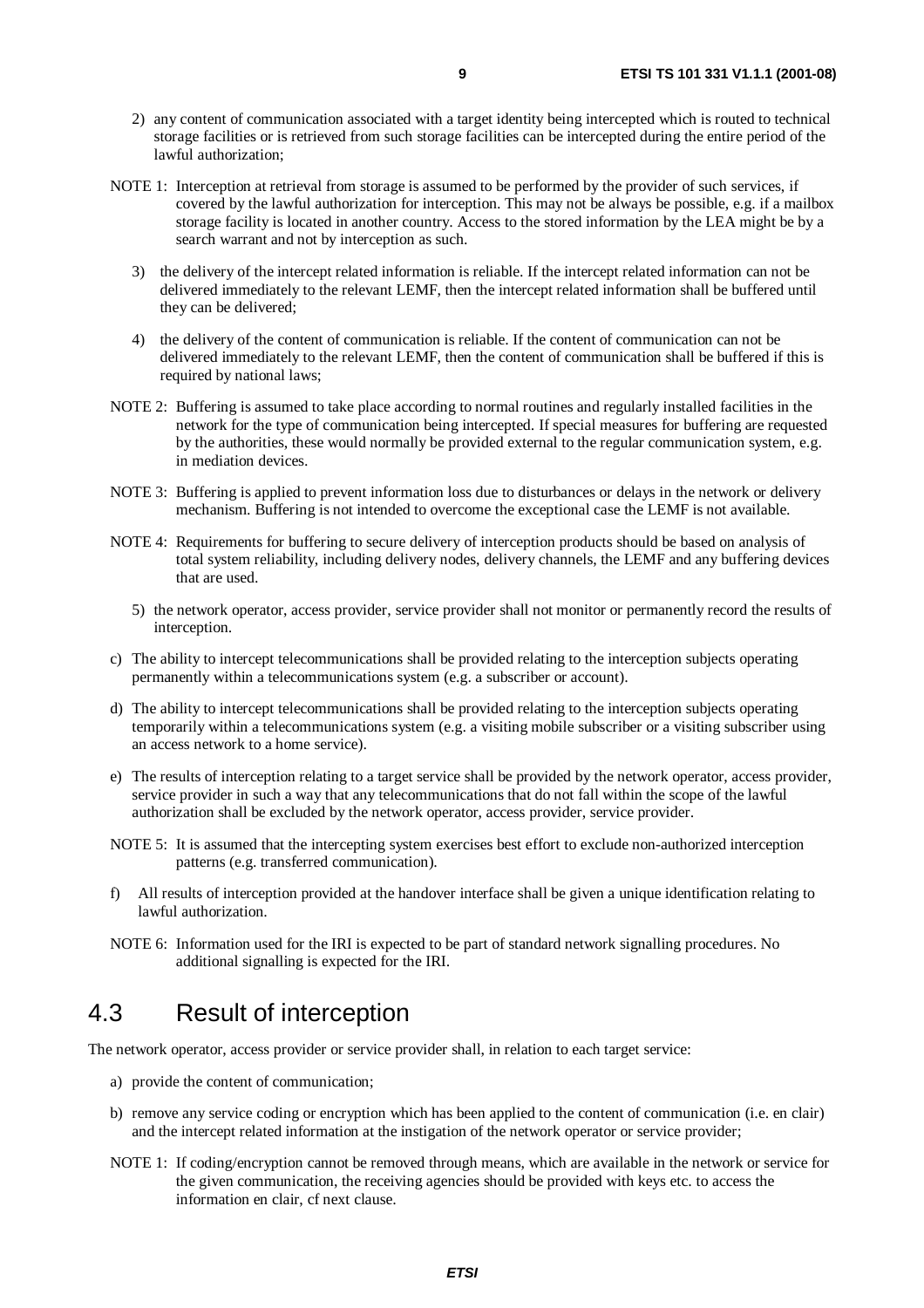- c) provide the LEA with any other decryption keys whose uses include encryption of the content of communication, where such keys are available for NWO/SvP/AP;
- d) intercept related information shall be provided:
	- 1) when communication is attempted;
	- 2) when communication is established;
	- 3) when no successful communication is established;
	- 4) on change of status (e.g. in the access network);
	- 5) on change of service or service parameter;
	- 6) on change of location (this can be related or unrelated to the communication or at all times when the apparatus is switched on);
- NOTE 2: In the present document, service should be taken to include so-called supplementary services.
- e) intercept related information shall contain:
	- 1) the identities that have attempted telecommunications with the target identity, successful or not;
	- 2) identities used by or associated with the target identity;
	- 3) details of services used and their associated parameters;
	- 4) information relating to status;
	- 5) time stamps;
- f) the conditions mentioned above also apply to multi-party or multi-way telecommunication if and as long as the target identity participates.

#### 4.4 Location information

An LEA may request location information relating to locations, in a number of forms:

- a) the current geographic, physical or logical location of the target identity, when telecommunications activity (involving communication or a service) is taking place;
- b) the current geographic, physical or logical location of the target identity, irrespective of whether telecommunications activity (involving communication or a service) is taking place or not;
- c) the current geographic, physical or logical location of an identity temporarily associated with a target service because of successful telecommunication or an unsuccessful attempt to establish telecommunication;
- d) the current geographic, physical or logical location of an identity permanently associated with a target service.
- NOTE: This information is expected to be made available from normal network operation.

#### 4.5 Time constraints

- a) A network operator/service provider/access provider shall make the necessary arrangements to fulfil his obligation to enable the interception and delivery of the result of interception from the point in time when the telecommunication installation commences commercial service.
- b) The above requirement applies accordingly to the introduction of modifications to the telecommunication installation or to new operational features for existing telecommunications services to the extent of their impact on existing interception capabilities.
- NOTE 1: It is a national implementation (issue for negotiation) whether the operator does this proactively or passively after request of the LEA.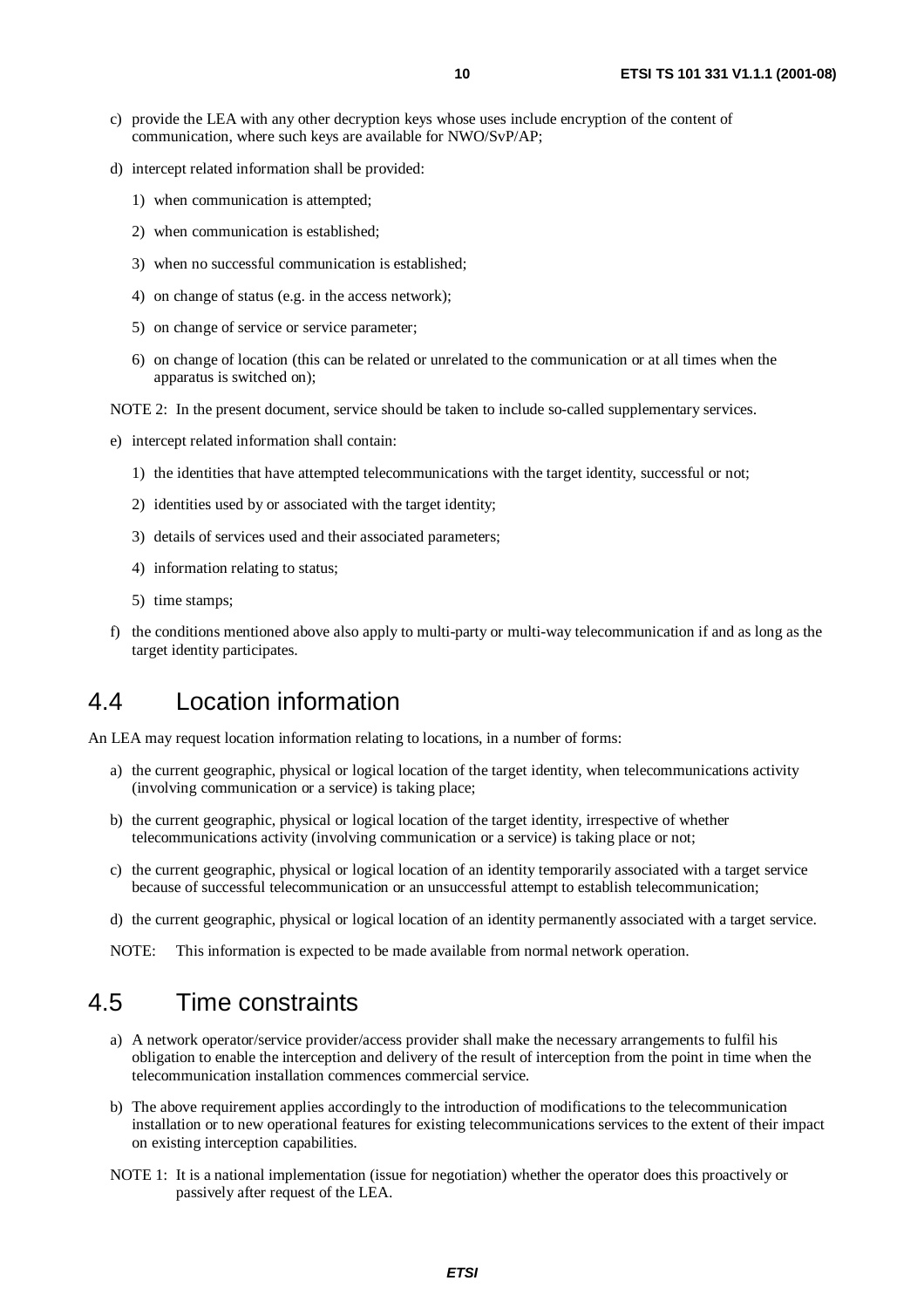- c) When a lawful authorization is presented a network operator/service provider/access provider shall co-operate immediately.
- NOTE 2: If a lawful authorization is received during an ongoing call, depending on the intercept implementation, some operational problems might be experienced.
- d) After a lawful authorization has been issued, provision of the results of interception of a target identity shall proceed on a real-time or near real-time basis. In the case of near real-time the LEA should be able to force real-time (by means of emptying any buffers involved) if necessary.

#### 4.6 Non disclosure

#### 4.6.1 Network operator/service provider/access provider

- a) Information on the manner in which interception measures are implemented in a given telecommunication installation shall not be made available to unauthorized persons.
- b) Information relating to target identities and target services to which interception is being applied shall not be made available to unauthorized persons.

#### 4.6.2 Manufacturers

The network operator/service provider/access provider shall agree confidentiality on the manner in which interception measures are implemented in a given telecommunication installation with the manufacturers of his technical installations for the implementation of interception measures.

#### 4.7 Information transmission and information protection requirements

The technical arrangements required within a telecommunication installation to allow implementation of the interception measures shall be realized with due care exercised in operating telecommunication installations, particularly with respect to:

- a) the need to protect information on which and how many target identities are or were subject to interception and the periods during which the interception measures were active;
- b) the restriction to a minimum of staff engaged in implementation and operation of the interception measure;
- c) to ensure the clear delimitation of functions and responsibilities and the maintenance of third-party telecommunications privacy, interception and recording shall be carried out in operating rooms accessible only by authorized personnel;
- d) the result of interception shall be delivered through a handover interface;
- e) no access of any form to the handover interface shall be granted to unauthorized persons;
- f) network operators, service providers and access providers shall take all necessary measures to protect the handover interface against misuse;
- g) the result of interception shall only be transmitted to the LEMF as indicated in the lawful authorization when proof of the authority to receive of the LEMF, and proof of the authority to send of the interface, has been furnished;
- h) authentication and proof of authentication shall be implement subject to national laws and regulations;
- i) if no dedicated routes to the LEMF are used, such proof shall be furnished for each communication set-up;
- j) depending on certain interception cases, LEAs may require confidentiality measures to protect the transmission of the results of such interception. The use of encryption shall be possible;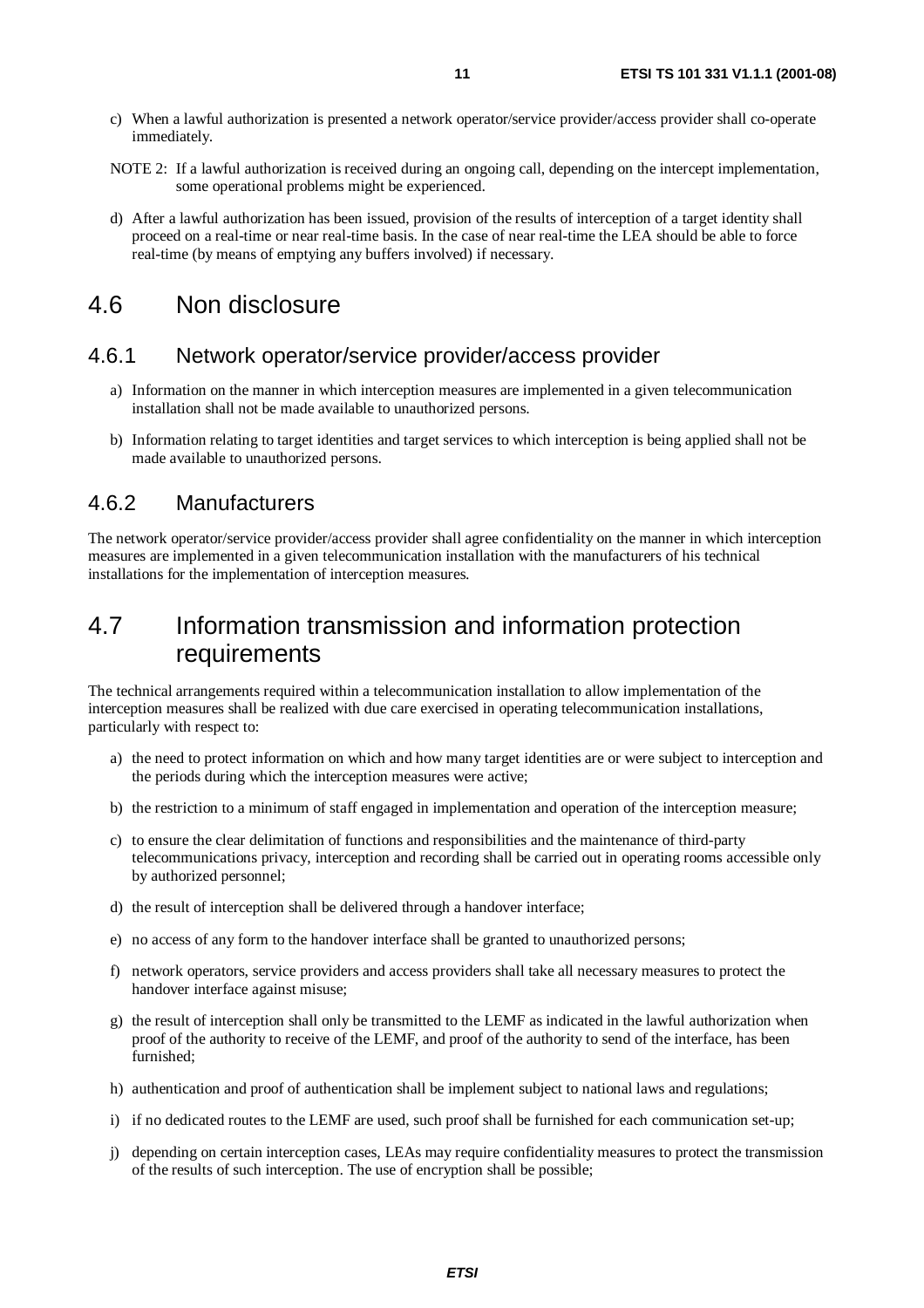- k) in order to prevent or trace misuse of the technical functions integrated in the telecommunication installation enabling interception, any activation or application of these functions in relation to a given identity shall be fully recorded, including any activation or application caused by faulty or unauthorized input. The records, which are subject to national regulation, shall cover all or some of:
	- 1) the target identity of the target service or target services concerned;
	- 2) the beginning and end of the activation or application of the interception measure;
	- 3) the LEMF to which the result of interception is routed;
	- 4) an authenticator suitable to identify the operating staff (including date and time of input);
	- 5) a reference to the lawful authorization.
- l) the network operator/service provider/access provider shall ensure that the records are tamper-proof and only accessible to specific nominated staff.

#### 4.8 Internal security

The network operator/service provider/access provider shall configure the technical arrangements in his telecommunication installation so as to enable the processing of intercepted material in accordance with applicable national laws. Staff enabling the process of interception will be subject to the relevant national security regulations.

#### 4.9 Unchanged state of service, etc.

- a) Interception shall be implemented and operated in such manner that no unauthorized person can detect any change from the unintercepted state.
- b) Interception shall be implemented and operated in such manner that no telecommunicating parties can detect any change from the unintercepted state.
- c) The operating facilities of the target service shall not be altered as a result of any interception measure. The operating facilities of any other service shall not be altered as a result of any interception measure.
- d) The quality of service of the target service shall not be altered as a result of any interception measure. The quality of service of any telecommunications service other than the target service shall not be altered as a result of any interception measure.

#### 4.10 Technical handover interfaces and format requirements

- a) The technical handover interfaces shall provide the results of interception for the entire duration of the interception measure.
- NOTE: If a lawful authorization is received during ongoing communication, depending on the intercept implementation, some operational problems might be experienced.
- b) These handover interfaces need to be implemented in those telecommunication networks for which the interception capability is required by national laws.
- c) The configuration of the handover interface shall ensure that it provides the results of interception.
- d) The configuration of the handover interface shall ensure that the quality of service of the telecommunications traffic provided at the handover interface is not inferior to that offered to the target service for each particular call.
- e) The configuration of the handover interface shall be such that that the transmission to the LEMF of the result of interception provided at the interface can be implemented with standard, generally available transmission paths, protocols and coding principles.
- f) Each interception target shall be uniquely associated with a single instance of the handover interface. This could be achieved by separate channels or the use of identifiers.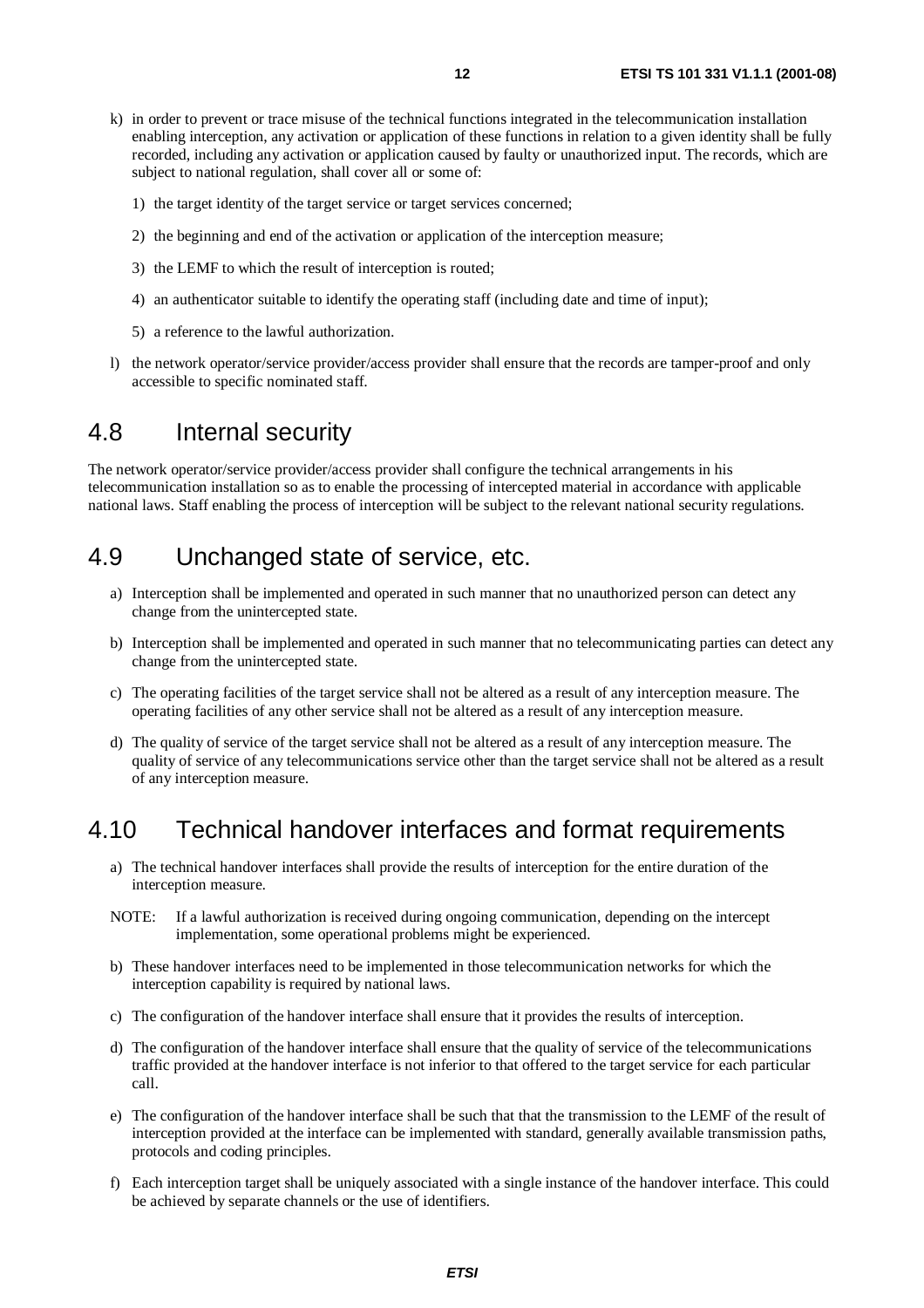- g) The correlation between the content of communication and intercept related information shall be unique.
- h) LEAs require that the format for transmitting the intercepted telecommunications to the monitoring facility be a generally available format.
- i) If network operators/service providers/access providers initiate encoding, compression or encryption of telecommunications traffic, LEAs require the network operators/service providers/access providers to provide intercepted telecommunications en clair.
- j) LEAs require network operators/service providers/access providers to be able to transmit the intercepted telecommunications to the LEMF via fixed or switched connections.
- k) The LEMF/LEA will be informed of:
	- 1) the activation of an intercept measure;
	- 2) the deactivation of the intercept measure;
	- 3) any change of the intercept measure;
	- 4) the temporary unavailability of the intercept measure.

#### 4.11 Independence of the network operator, service provider or access provider

- a) A network operator/access provider/service provider shall ensure that the configuration of the installation is such that he can implement and operate each ordered interception measure:
	- 1) without any involvement of third parties; or
	- 2) with the minimum of involvement of third parties if 1) is not practicable.
- b) A service provider or access provider shall ensure that:
	- 1) any network operator whose network is used by the service provider or access provider can co-operate in the provision of interception by the service provider or access provider, if required;
	- 2) any network operator involved in the provision of interception facilities is given no more information relating to operational activities than is strictly necessary to allow authorized target services to be intercepted;
	- 3) no other service provider or access provider is involved in the provision of interception facilities, unless that service provider or access provider is involved in the co-operative provision of service;
	- 4) any service provider or access provider involved in the co-operative provision of interception facilities is given no more information relating to operational activities than is strictly necessary to allow authorized target services to be intercepted.
- c) There is a general requirement of LEAs that services provided to their home countries from technical facilities outside those home countries can be intercepted, as if they had been provided from the home country.
- NOTE: A draft set of requirements addressing this specific case is given in annex C.3.

#### 4.12 Temporary obstacles to transmission

- a) When transmission to the LEMF of the content of communication is, in exceptional cases, not possible the remainder of the results of interception (e.g. intercept related information) shall nevertheless be provided to the LEA (see also clause 4.3, item d).
- b) Prevention of the interception of the content of communication is not permitted.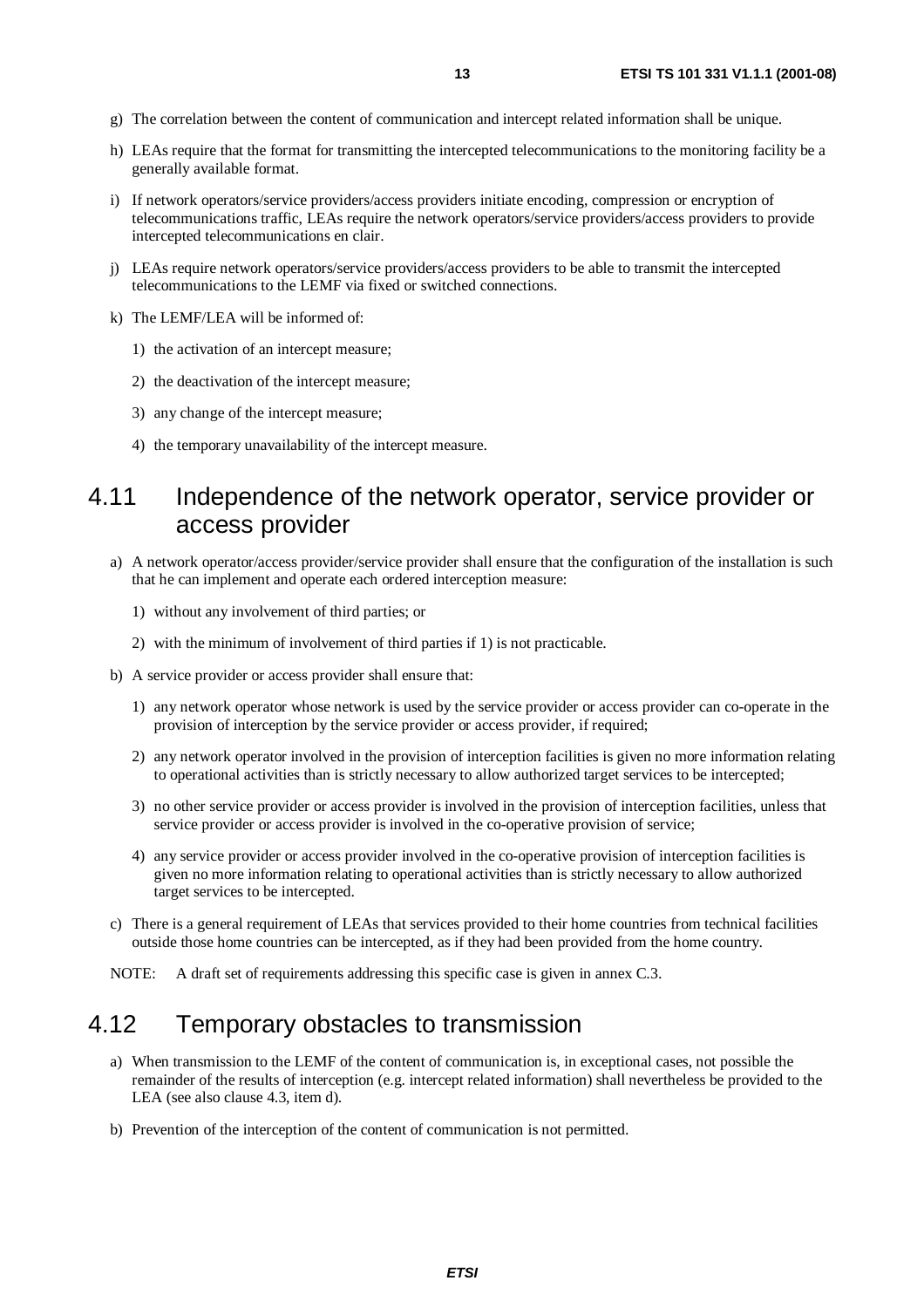#### 4.13 Identification of the identity to be intercepted

- a) Where the special properties of a given service, and the justified requirements of the LEAs, necessitate the use of various identifying characteristics for determination of the traffic to be intercepted, the network operator/service provider/access provider shall ensure that the traffic can be intercepted on the basis of these characteristics.
- b) In each case the characteristics shall be identifiable without unreasonable effort and shall be such that they allow clear determination of the traffic to be intercepted.

#### 4.14 Multiple interception measures

- a) The network operator/service provider/access provider shall ensure that more than one interception measure can be operated concurrently for one and the same identity. Multiple interceptions may be required for a single target service to allow monitoring by more than one LEA. The maximum number of simultaneous interceptions against the same interception subject is network specific and should be defined (by national law, in general three seems to be enough).
- b) If multiple interceptions are active, network operators/service providers/access providers shall take precautions to safeguard the identities of the monitoring agencies and ensure the confidentiality of the investigations.
- c) The multiple interception measures may require information according to different lawful authorizations.
- d) The arrangements made in a network for the technical implementation of interception measures shall be set up, according to requirements, and configured so as to enable the elimination, without undue delay, of potential bottlenecks in a regional or functional part of that network when several interception measures are operated concurrently.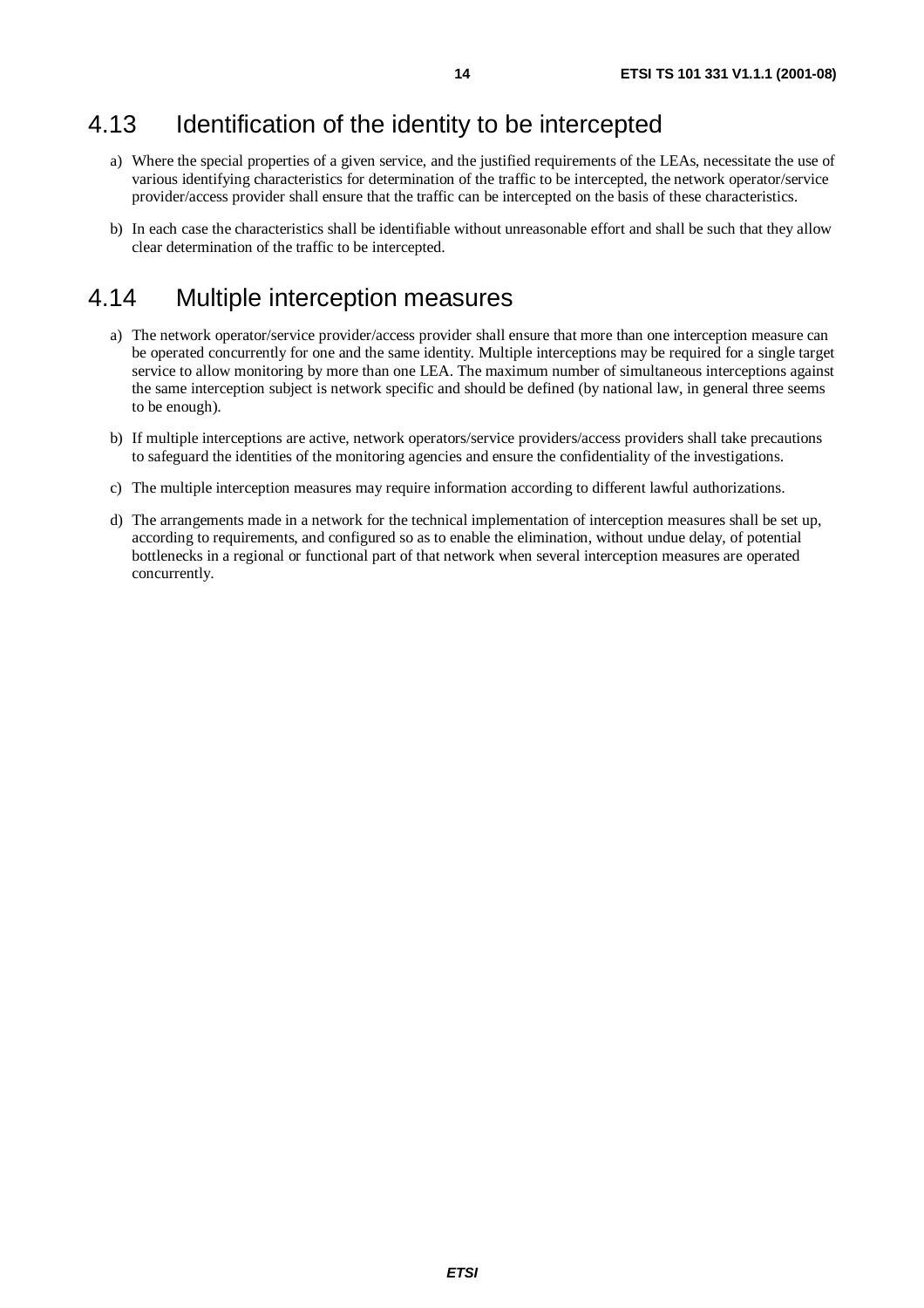## Annex A (normative): Detailed Requirements of Law Enforcement Agencies for Circuit Switched oriented telecommunications Networks and Services

This annex consists of the requirements detailed for circuit switched oriented telecommunications networks and services.

### A.1 Details on clause 4.3, item d)

- d) The network operator, service provider or access provider, shall in relation to each target service provide intercept related information:
	- 1) when a call set-up is attempted;
	- 2) when a call is established;
	- 3) when no successful call is established (when a call attempt fails);
	- 4) on change of status (e.g. in the access network);
	- 5) on change of service or service parameter (e.g. activation of call forwarding);
	- 6) on change of location.

### A.2 Details on clause 4.4

NOTE: This information is expected to be made available from normal network operation. An example of geographic location might be a cell identity in mobile networks, an example of physical location might be a subscriber access number in a fixed network and an example of a logical location might be a UPT number associated with a physical location.

# A.3 Details on clause 4.7, items i) and j)

The technical arrangements required within a telecommunication installation to allow implementation of the interception measures shall be realized with due care exercised in operating telecommunication installations, particularly with respect to:

- i) where switched lines to the LEMF are used, such proof shall be furnished for each call set-up;
- j) depending on certain interception cases (e.g. satellite interception), LEAs may require confidentiality measures to protect the transmission of the results of such interception. The use of encryption shall be possible.

#### A.4 Details on clause 4.10, items a) and h)

- a) The technical handover interfaces shall provide the results of interception for the entire duration of the interception measure.
- NOTE 1: If a lawful authorization is received during an ongoing call, depending on the intercept implementation, some operational problems might be experienced.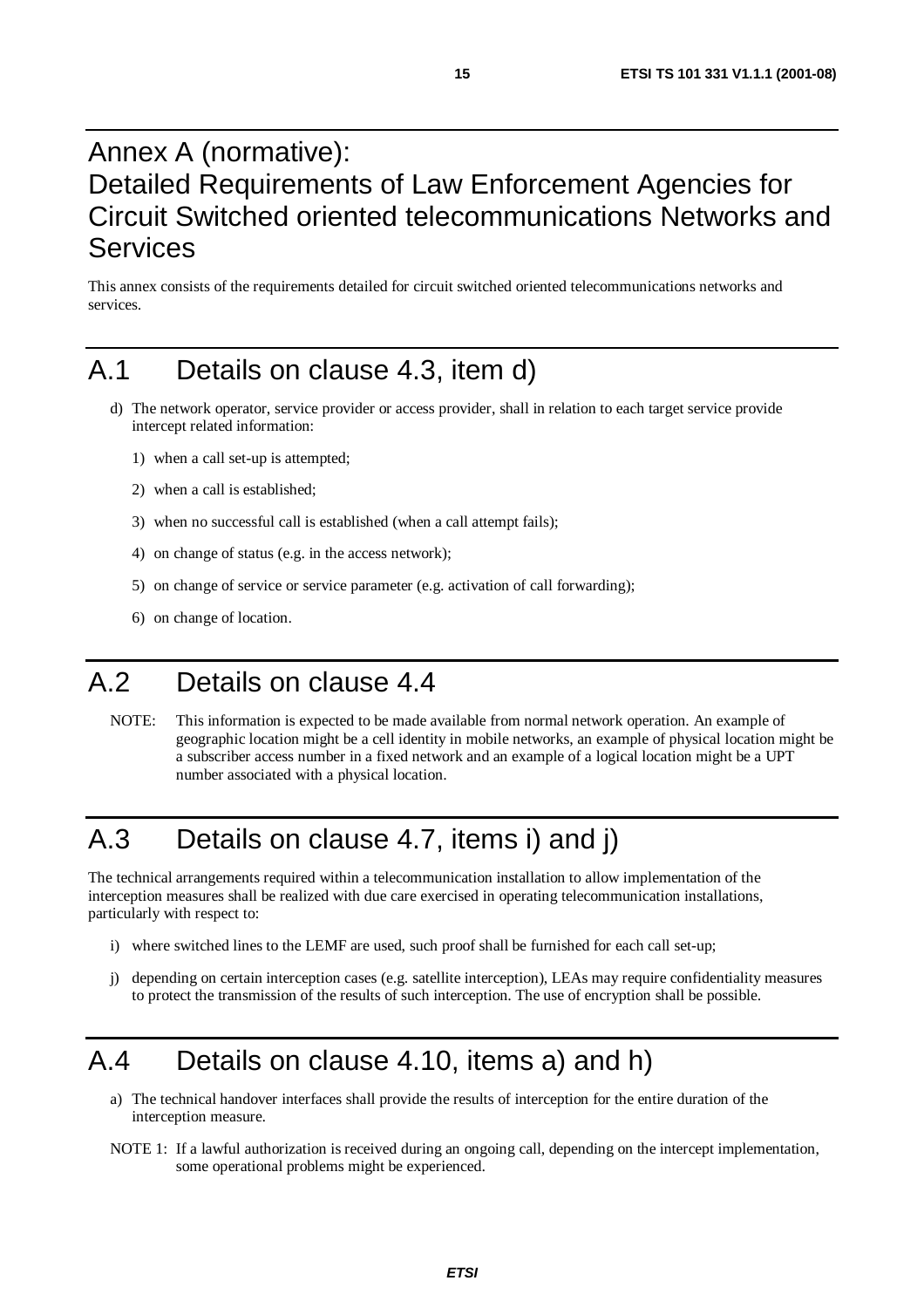- h) LEAs require the content of communication to be provided across the handover interface in a agreed format:
	- 1) the content of communications relating to two communicating parties is placed in two separate telecommunications channels (also known as stereo mode);
	- 2) other configurations appropriate to the target service concerned.
- NOTE 2: Migration of the installed base might lead to a national requirement to support mono mode (instead of stereo) for a certain period.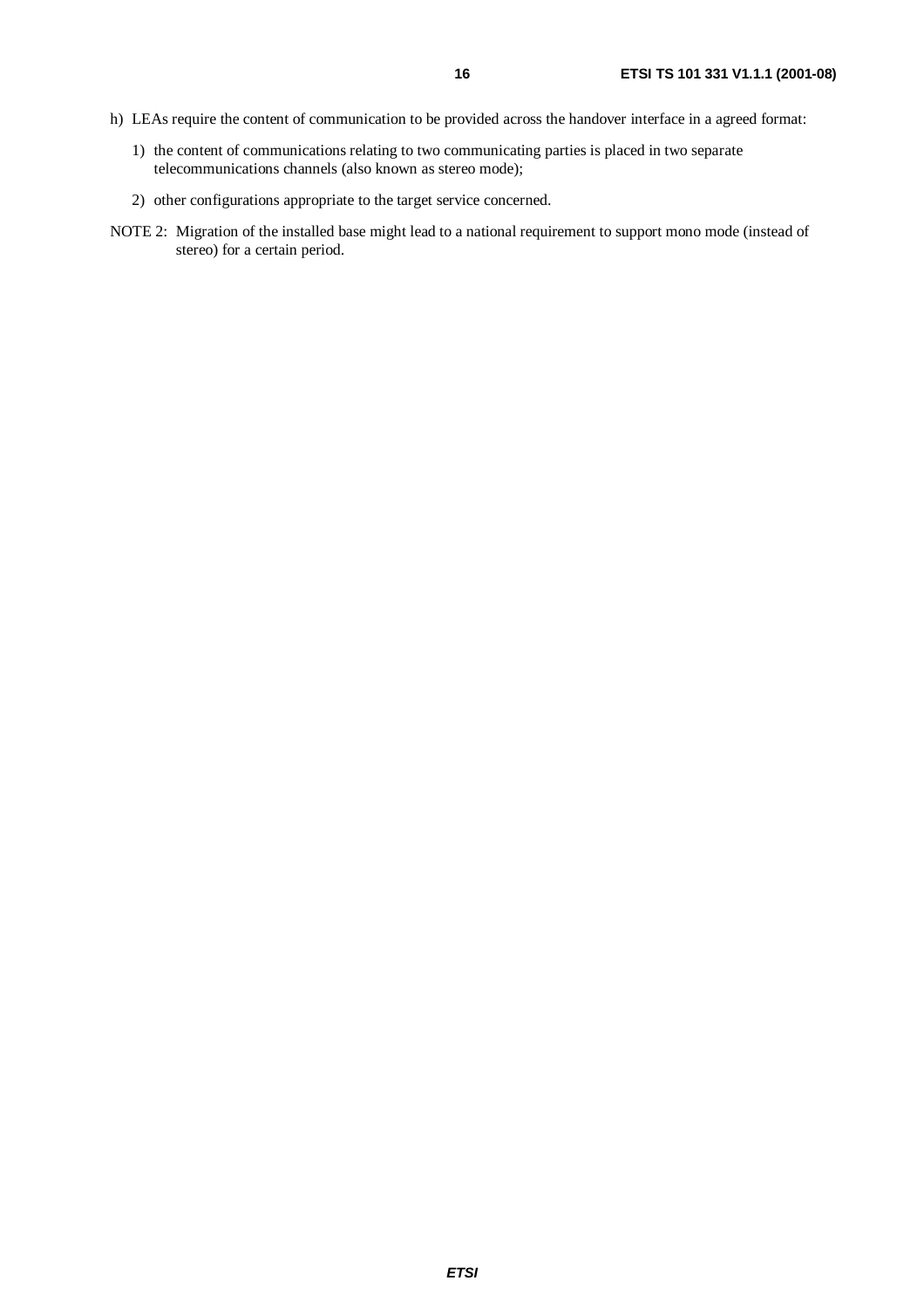## Annex B (normative): Detailed Requirements of Law Enforcement Agencies for Packet oriented telecommunications Networks and Services

This annex consists of the requirements specific for packet oriented telecommunications networks and services.

These requirements will be used to derive specific packet network and or service requirements and furthermore to standardize handover interfaces.

The requirements described in this part are focussing on packet-oriented networks and services.

Although most packet networks or service will be based on IP the requirements will also apply to X.25 and other networks or services. For the handover interface the option of tunnelling e.g. X.25 on IP is considered to be an usual approach.

In the telephony networks a migration from analogue to digital has taken place. This migration went from the higher network levels (trunks and switches) to the subscriber lines. A second wave in these networks is the move from circuit switched to packet switched. The present document will take this wave also in account (e.g. VoIP, TIPHON).

Packet oriented access techniques fixed (e.g. dial in, ADSL, cable modems) and mobile (e.g. GPRS, UMTS, and mobile satellite systems) will be covered by the present document.

#### B.1 Details on clause 4.3, items d) and e)

The network operator, access provider or service provider shall, in relation to each target service:

- d) Intercept related information shall be provided:
	- 1) when an access network attach/detach is attempted;
	- 2) when an access network attach/detach is established;
	- 3) when no successful access network attach/detach is established;
	- 4) when a service attach/detach is attempted;
	- 5) when a service attach/detach is established;
	- 6) when no successful service attach/detach is established;
	- 7) on change of status (e.g. in the access network);
	- 8) on change of service or service parameter;
	- 9) on change of location (this can be related or unrelated to the communication or at all times when the apparatus is switched on).
- NOTE: In the present document, service should be taken to include so-called supplementary services of access networks.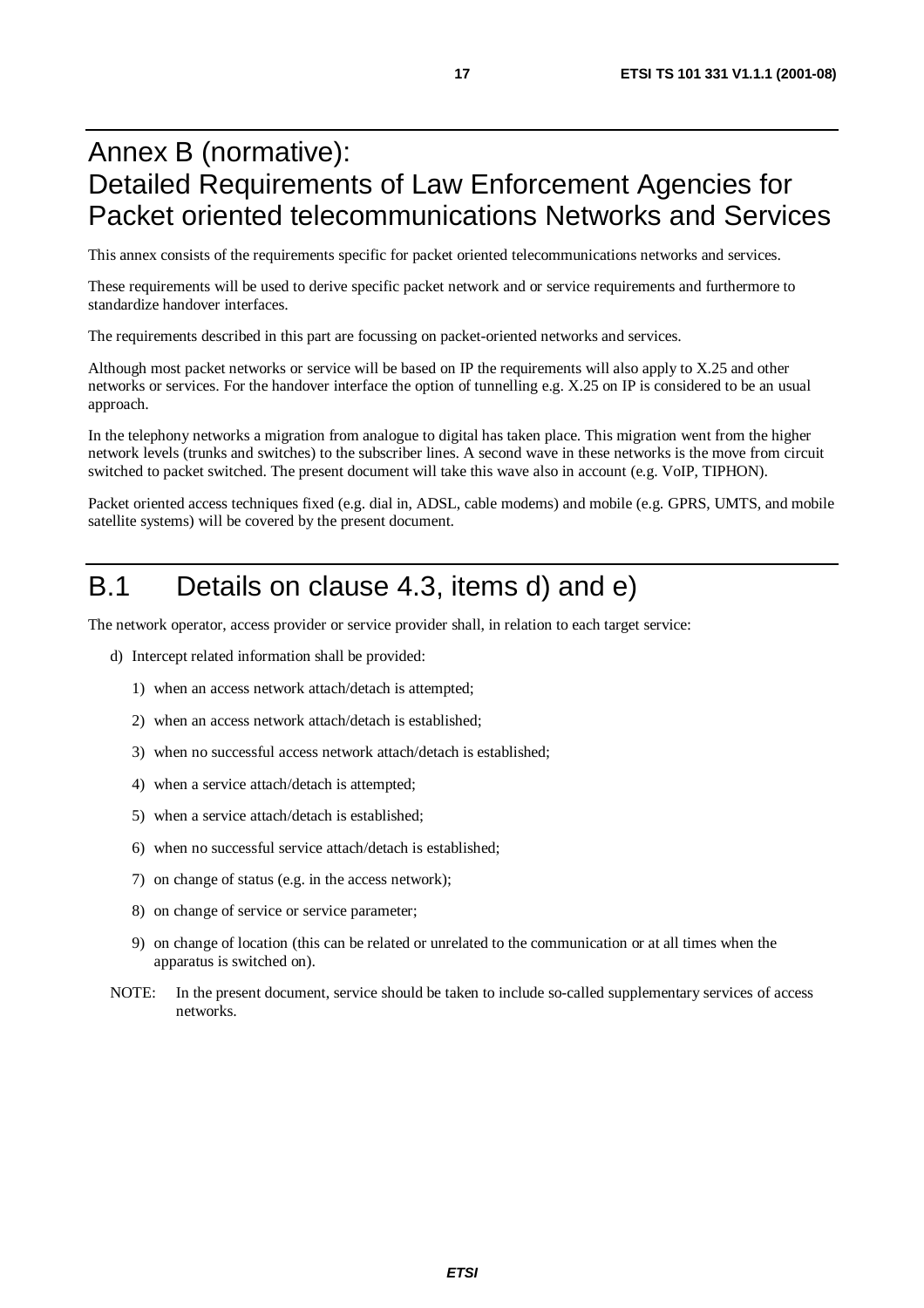- e) Intercept related information shall contain:
	- 1) the identities that have attempted telecommunications with the target identity, successful or not;
	- 2) identities used by or associated with the target identity (e.g. dial in calling line number and called line number, access server identity);
	- 3) details of services used and their associated parameters;
	- 4) information relating to status;
	- 5) timestamps.
- NOTE: To avoid a need for IRI reports per datagram exchange (e.g. packet) the target communication and the delivery of this communication to the LEMF must have very little time difference.
- EXAMPLE: In the case of GPRS, IRI reports must (at least) be sent at attach/detach (attempts) to the network, PDP-context activation/deactivation or location updates.

#### B.2 Details on clause 4.4

An LEA may request location information relating to locations, in a number of forms:

- a) the current geographic, physical or logical location of the target identity, when telecommunications activity (involving a datagram exchange or a service) is taking place;
- b) the current geographic, physical or logical location of the target identity, irrespective of whether telecommunications activity (involving a datagram exchange or a service) is taking place or not;
- c) the current geographic, physical or logical location of an identity temporarily associated with a target service because of successful telecommunication or an unsuccessful attempt to establish telecommunication;
- d) the current geographic, physical or logical location of an identity permanently associated with a target service.

#### B.3 Details on clause 4.7, item i)

i) If no dedicated routes to the LEMF are used, such proof shall be furnished for each set-up of a datagram exchange.

# B.4 Details on clause 4.10, item a)

- a) The technical handover interfaces shall provide the results of interception for the entire duration of the interception measure.
- NOTE: If a lawful authorization is received during an ongoing datagram exchange, depending on the intercept implementation, some operational problems might be experienced.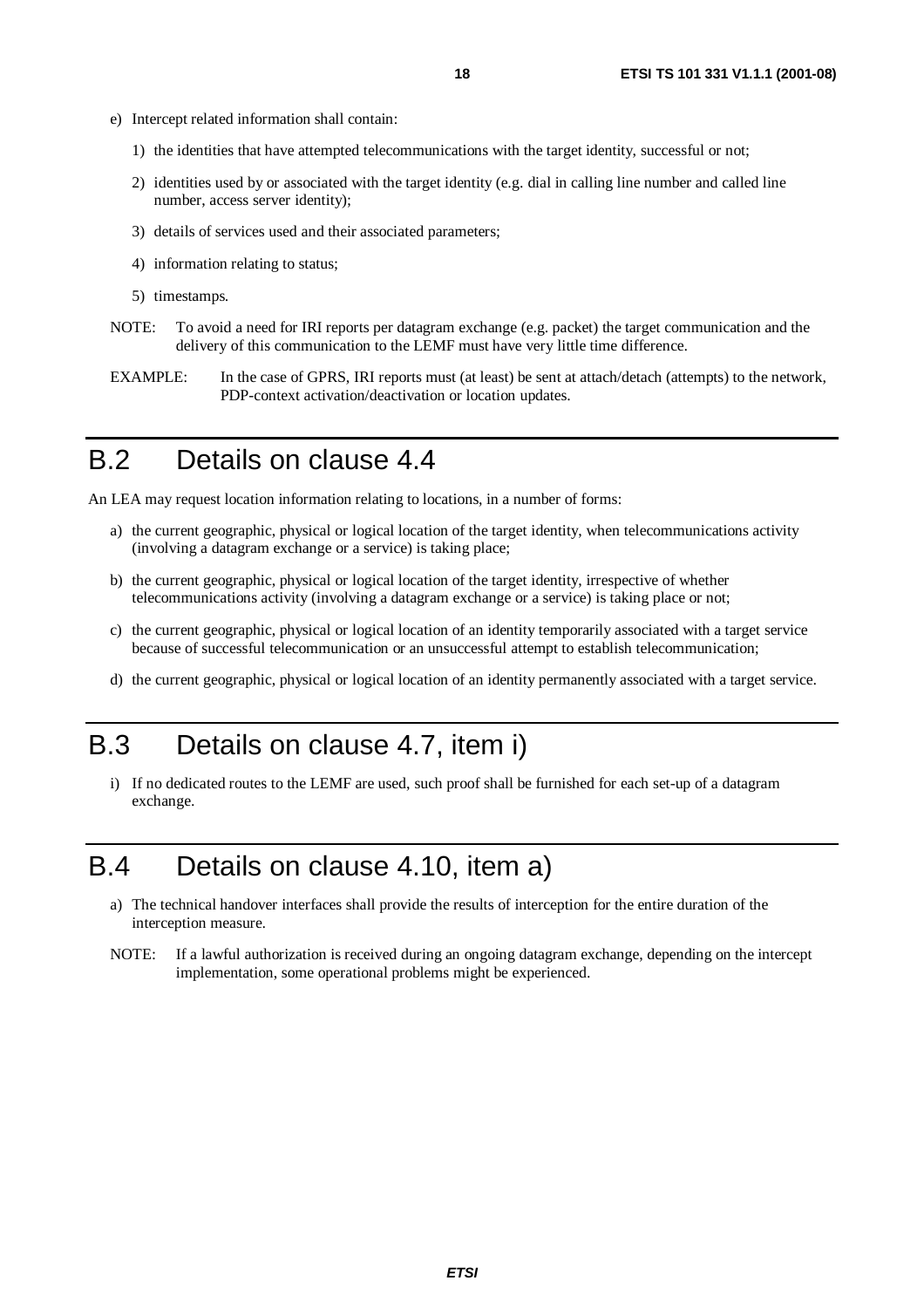# Annex C (informative): Explanatory diagrams

The diagrams provided in this annex are intended to be illustrative of the abstractions employed, and are not intended to limit the scope of the present document.

# C.1 General network arrangements

The general arrangement for a network which is capable of providing interception facilities is as shown in figure C.1.



**Figure C.1: General network arrangements for interception**

NOTE: An optional mediation device within the network may be required to convert the information according to national laws.

Information relating to some target service is collected within the network at an interception interface. This information is then passed to an optional buffer, depending on specific circumstances, and then to a handover interface. From the handover interface information is then passed to the LEMF.

The information collected includes some or all of:

- the content of communication;
- communication associated data;
- service associated data:
- location information.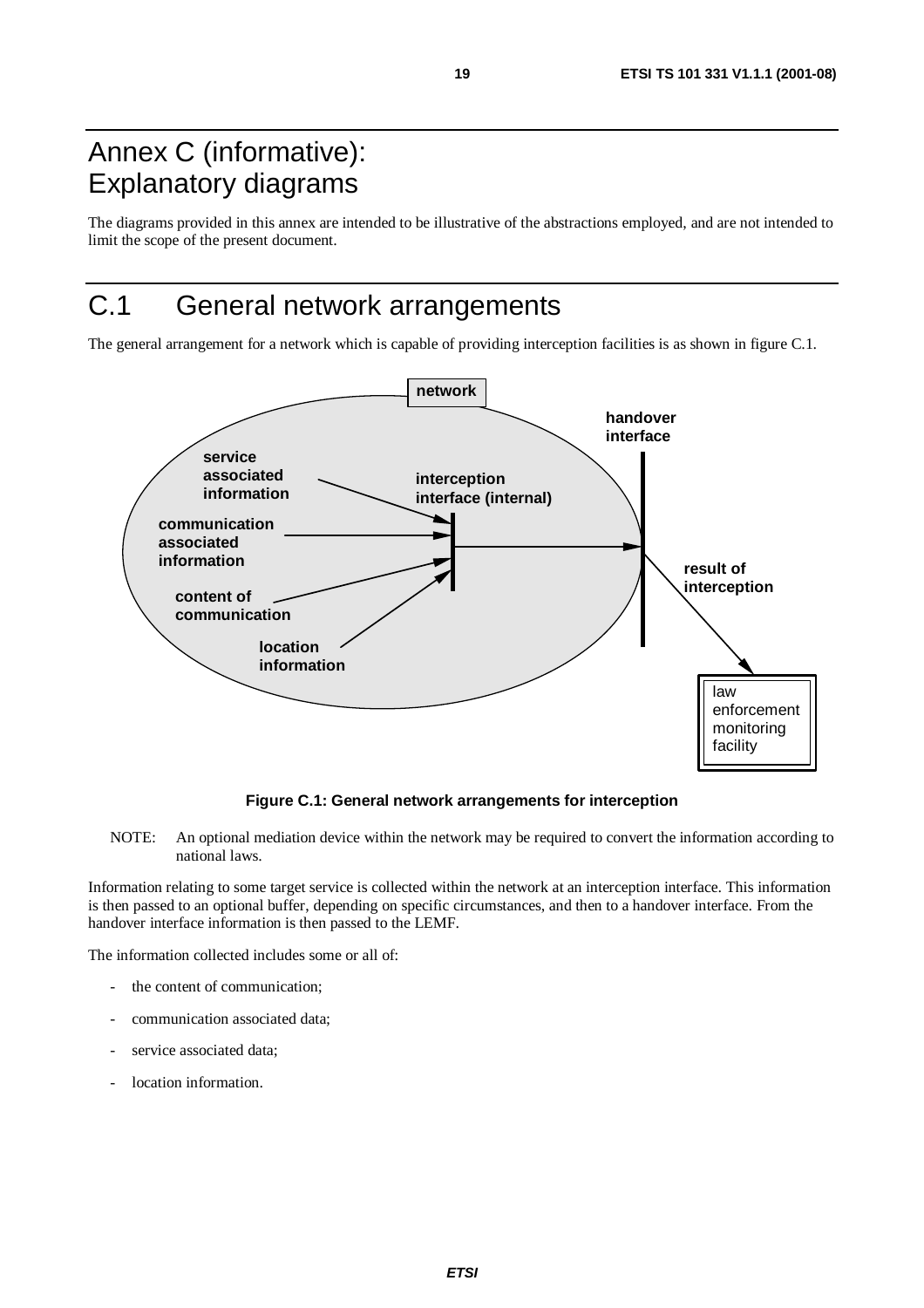# C.2 Service providers

A service provider is an entity which takes advantage of the connectivity offered by a network provider to offer some service which the network's connectivity on its own is otherwise incapable of providing. Depending on circumstance, a service provider may be part of the same organization which operates a network or the service provider may belong to a different organization. The service provider relies on the co-operation of the network operator to deliver their service to their customer. The service provider may also provide some services with the assistance of other service providers.

The services which a service provider may offer are essentially unlimited. Possibilities include:

- voice storage services;
- personal numbers;
- card calling services.



**Figure C.2: Service provider relationship to a network operator**

Figure C.2 shows that, in general, a service provider has no direct access to the content of communications.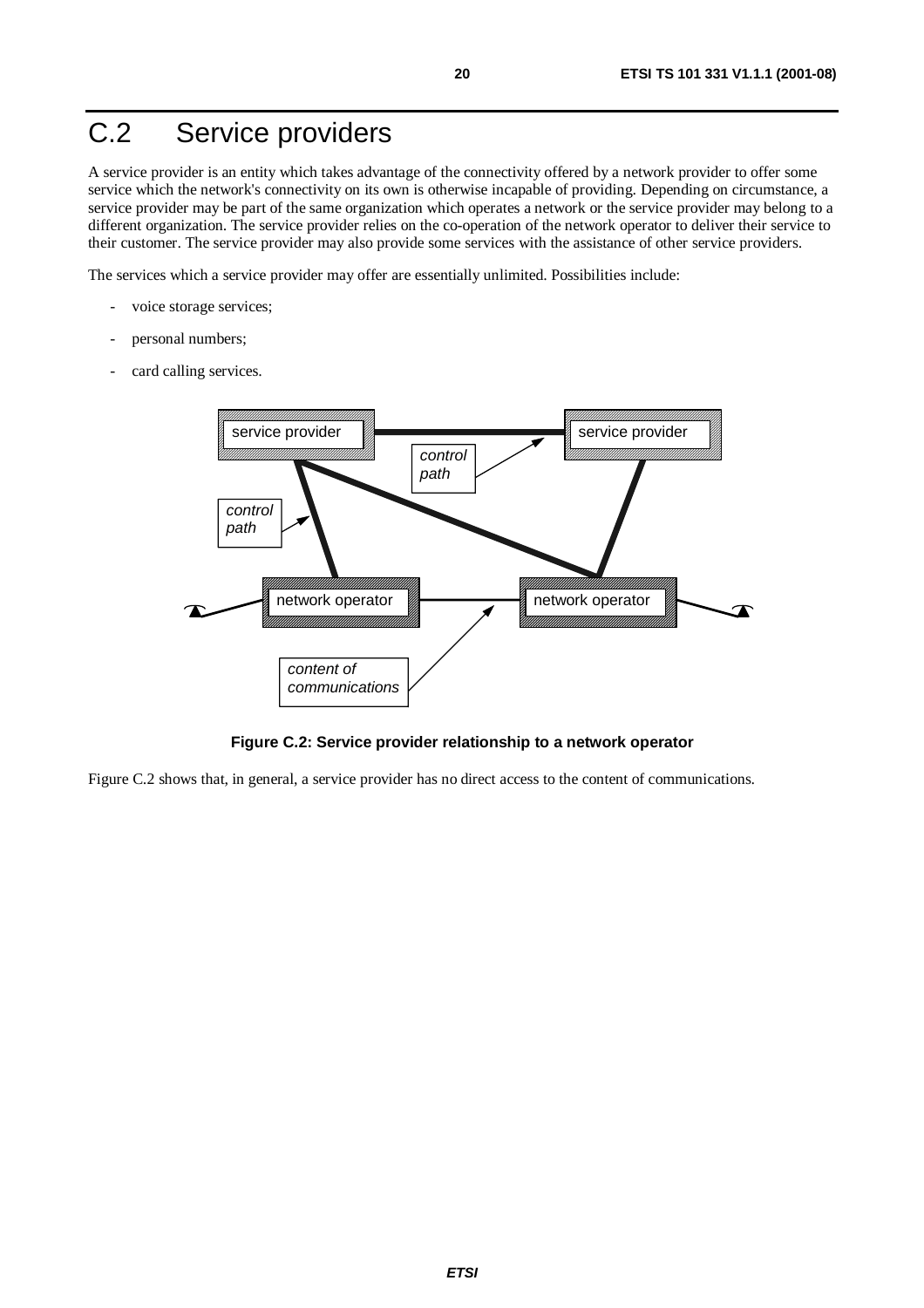# C.3 Home country service from a foreign territory



**Figure C.3: Home country service, foreign territory switching**

There may be a service provider involved, either in the home country or in a foreign territory, which need not be the same foreign territory that the switch point is located in.



**Figure C.4: Home country service, home country switching, foreign territory control**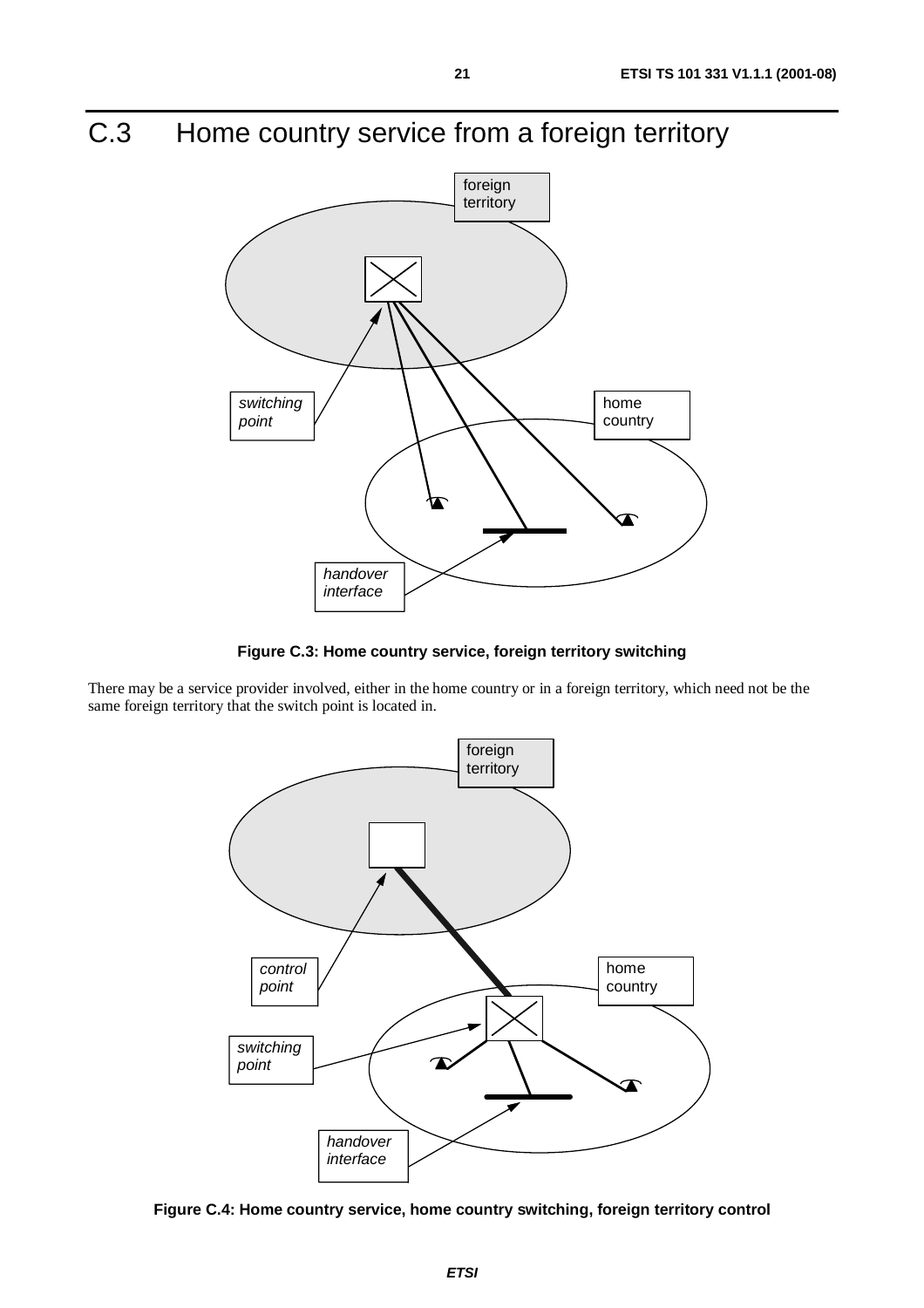# C.4 Identification of a target service

An LEA is concerned with an interception subject as, generally, a specific person or persons. From the viewpoint of the network operator/service provider/access provider that interception subject employs one or more target services. Associated with the interception subject's use of each target service are one or more target identities. These relationships are shown in figure C.5.



**Figure C.5: Target service identification**

A single interception subject makes use of three services: A, B and C. When using service A, the interception subject makes use of three identities:  $\bullet \bullet \bullet$ . For service B, the interception subject uses identity  $\bullet$ . For service C, the interception subject uses identity  $\bullet$ . interception subject uses identity  $\bullet$ .

The target identities for target service A could be three different e-mail addresses. Another target identity could be MSISDN, IMSI or IMEI in a mobile network.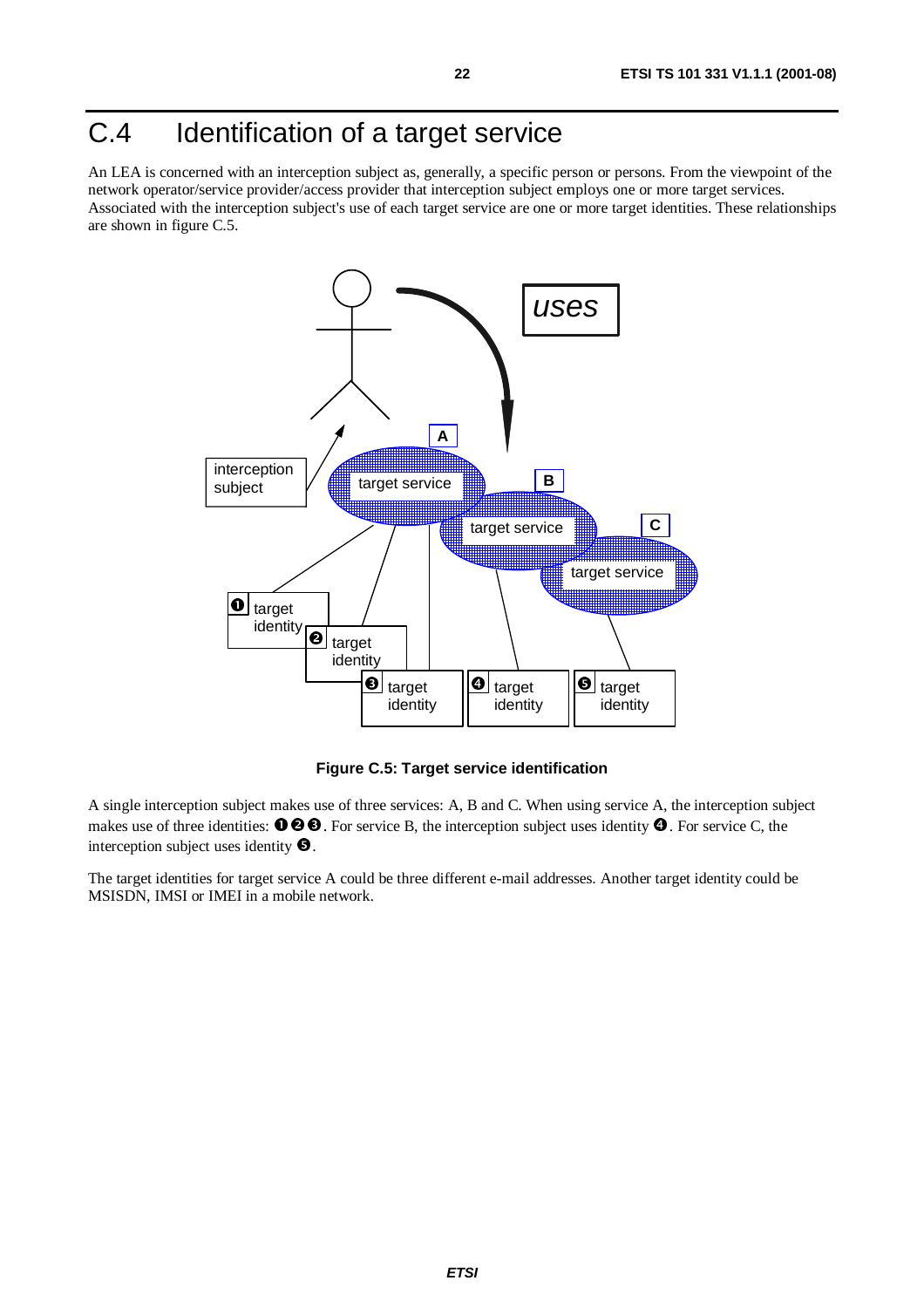## Annex D (informative): Basic requirements for interception across national frontiers

As the telecommunications market in Europe develops, more services will be provided across national frontiers, using terrestrial or satellite communication links. To address these circumstances further requirements will be necessary. Initial study suggests that at least the following are relevant.

A network operator, service provider or access provider providing service to a home country from a foreign territory including international space above earth including satellite operators and those providing service via satellite facilities shall make arrangements such that:

- a) interception is possible relating to activity of a target identity within a specific national domain;
- b) if the interception interface lies in a foreign territory, then arrangements (both technical and organizational) are made such that interception is possible as if the interception interface were located in the home country;
- c) the act of interception is kept discreet;
- d) any result of interception is kept confidential, possibly by the use of encryption;
- e) any other party involved in the provision of interception facilities is aware of the least detail of operational activities possible;
- f) observation of the networks and services involved will not disclose the act of interception;
- g) observation of the networks and services involved will not disclose the identities involved in any activity relating to interception;
- h) observation of the networks and services involved will not disclose any result of interception;
- i) relating to each home country there shall be a legal entity on whom lawful authorizations can be served.
- NOTE: The above requirements are subject to further review, particularly with regard to questions of extraterritoriality.